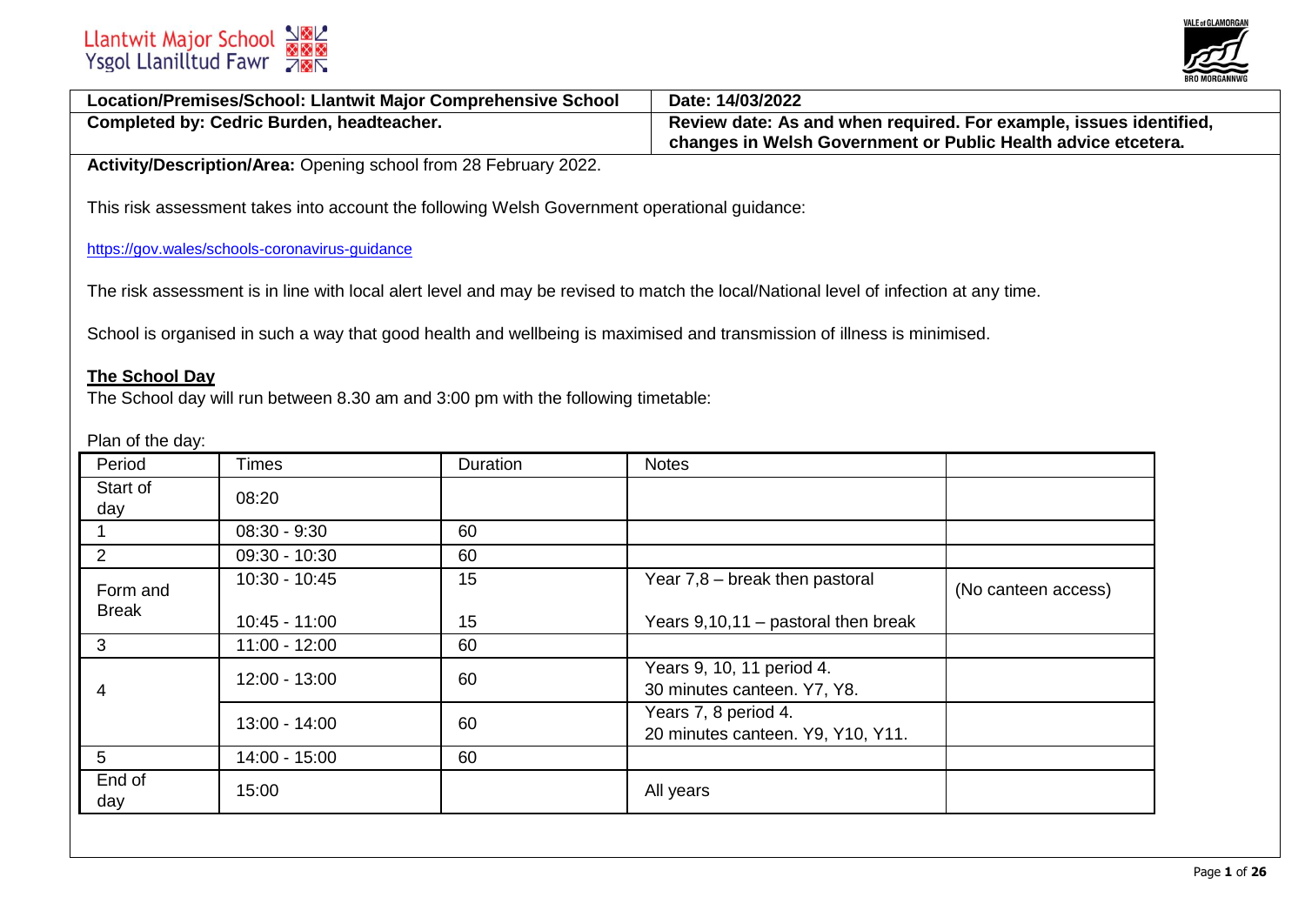

# **Classroom measures**

Rooms are organised to limit students facing each other in favour of students sitting side-by-side and facing forwards. Where possible furniture has been removed to maximise space. Teaching staff are encouraged to distance from students and each other and to make greater use of classroom technology such as visualizers to model work in order to reduce the time they are in face to face contact. However, it is recognised that this approach is not possible for students with complex needs.

Face masks must be worn in all communal indoor areas including the main hall and corridors. The exception to this is when students are eating or drinking in the canteen or undertaking indoor PE. Students and staff sanitise hands regularly using sanitising stations that are available around the school site and in all classrooms.

For individual and very frequently used equipment, such as pencils and pens, staff and students should have their own items that are not shared. Classroom based resources, such as books and games, can be used and shared but should be cleaned regularly. Cleaning of rooms and resources will be conducted as required for use by students.

# **Movement around the school**

Students must follow the one way system and wear face mask.

# **Changes to self-isolation period**

5-days is the **minimum** time a person is required to self-isolate. These individuals should take a lateral flow test on day five, and one 24 hours later on day six. If both are negative, then the regulations state the self-isolation period can end. **If a person tests positive on either day, they must continue to self-isolate until they have two negative tests taken 24-hours apart or until day 10, whichever is earliest.** TTP continue to provide specific advice to individuals identified as confirmed cases, with clear explanation of requirements.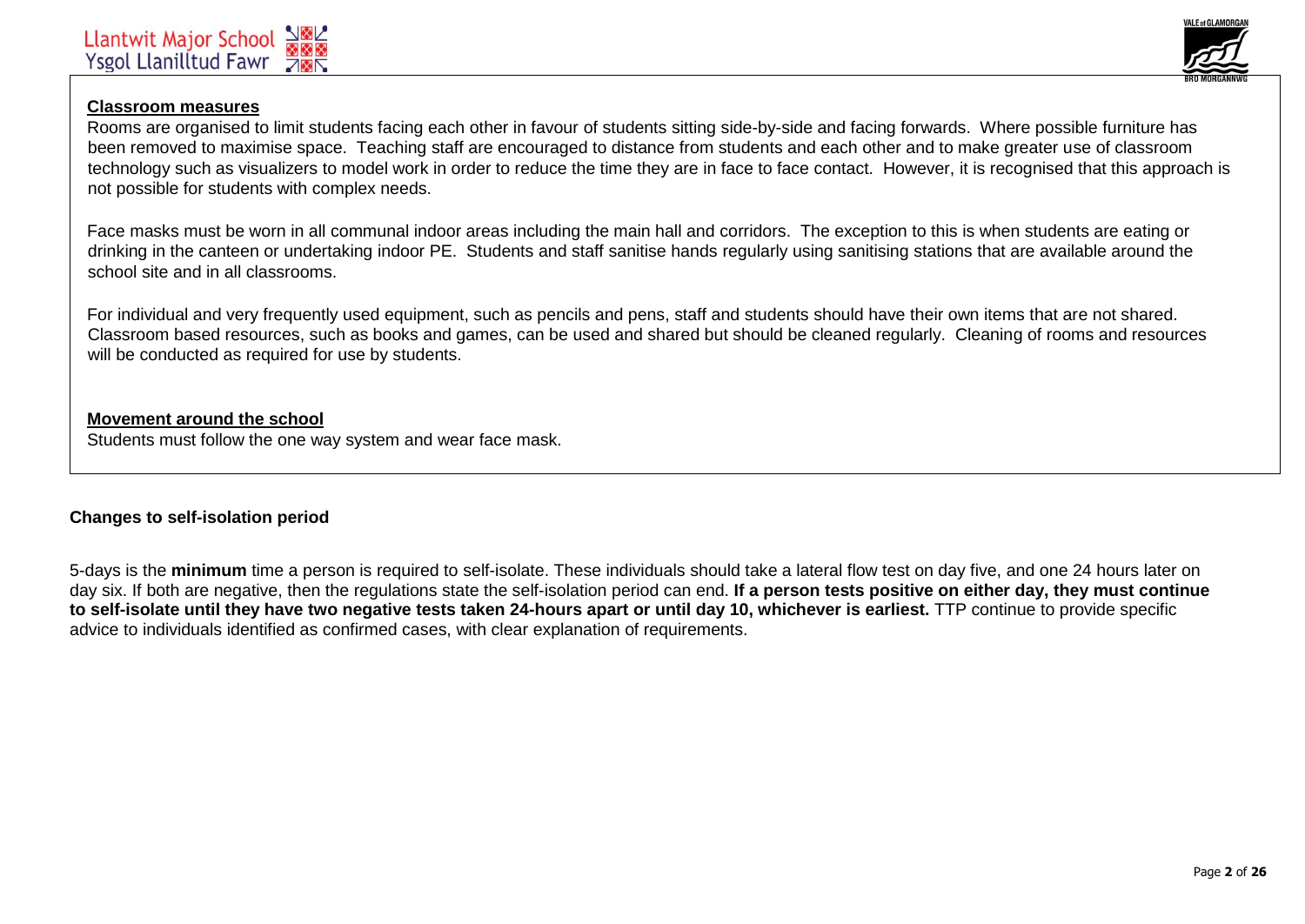



Essential measures to limit the spread of Covid-19 include:

- a requirement that people stay at home and self-isolate if they:
	- a) have symptoms of COVID-19, whether they feel unwell or not;
	- b) have tested positive, even if asymptomatic;
	- c) have been advised by NHS Wales Test, Trace, Protect (TTP) to do so; and/or
	- d) are required to self-isolate for travel-related reasons.
- robust hand and respiratory hygiene undertaken by learners and staff members.
- appropriate ventilation measures on school premises and continuing increased thorough cleaning arrangements.
- active engagement with Test Trace Protect strategy.
- reducing close interactions between students, students and staff, and between staff remains important. Therefore, our control measures will seek to promote:
	- a) staff encouraged to maintain social distance from other staff;
	- b) staff encouraged to maintain social distancing from students insofar as possible, recognising this may not be possible with younger students or those with additional learning needs; and
	- c) making the most of the space available including outdoor space, wherever possible.

#### **Summary of changes**

• Local Infection Control Decision Framework from 28<sup>th</sup> February 2022 with a moderate approach to provisions in Llantwit Major School.

## **Control Framework**

A Local COVID-19 Infection Control Decision Framework will help determine the level of risk identified within a particular community. This tiered approach, ranging from: Low; Moderate; High; and Very High enables the school, in partnership with the local authority and public health officials to determine the measures, appropriate to their own circumstances. Welsh Government will agree a transition period for the introduction of this framework to enable schools to move to this revised approach. An indication of the differentiated control measures is shown in Appendix 1.

The school has and will continue to engage with the local authority, including its designated health and safety advisor and local trade union representatives to ensure that risks are assessed and identify control measures to 'remove or reduce' these. However, it remains **essential** that all members of the community makes every effort to follow the actions which are designed to safeguard themselves and others.

## **Control Measure Risk (CMR)**

| <b>Low Risk</b>    | No further actions required. Reviewed in line with guidance.                                                                                                                             |
|--------------------|------------------------------------------------------------------------------------------------------------------------------------------------------------------------------------------|
| <b>Medium Risk</b> | Controls required to reduce the risk rating. If not possible to lower risk further, then consideration of risk versus benefit. Monitor risk assessment at<br>this rating more regularly. |
| <b>High Risk</b>   | This activity must not take place at all. Further controls required to reduce risk rating.                                                                                               |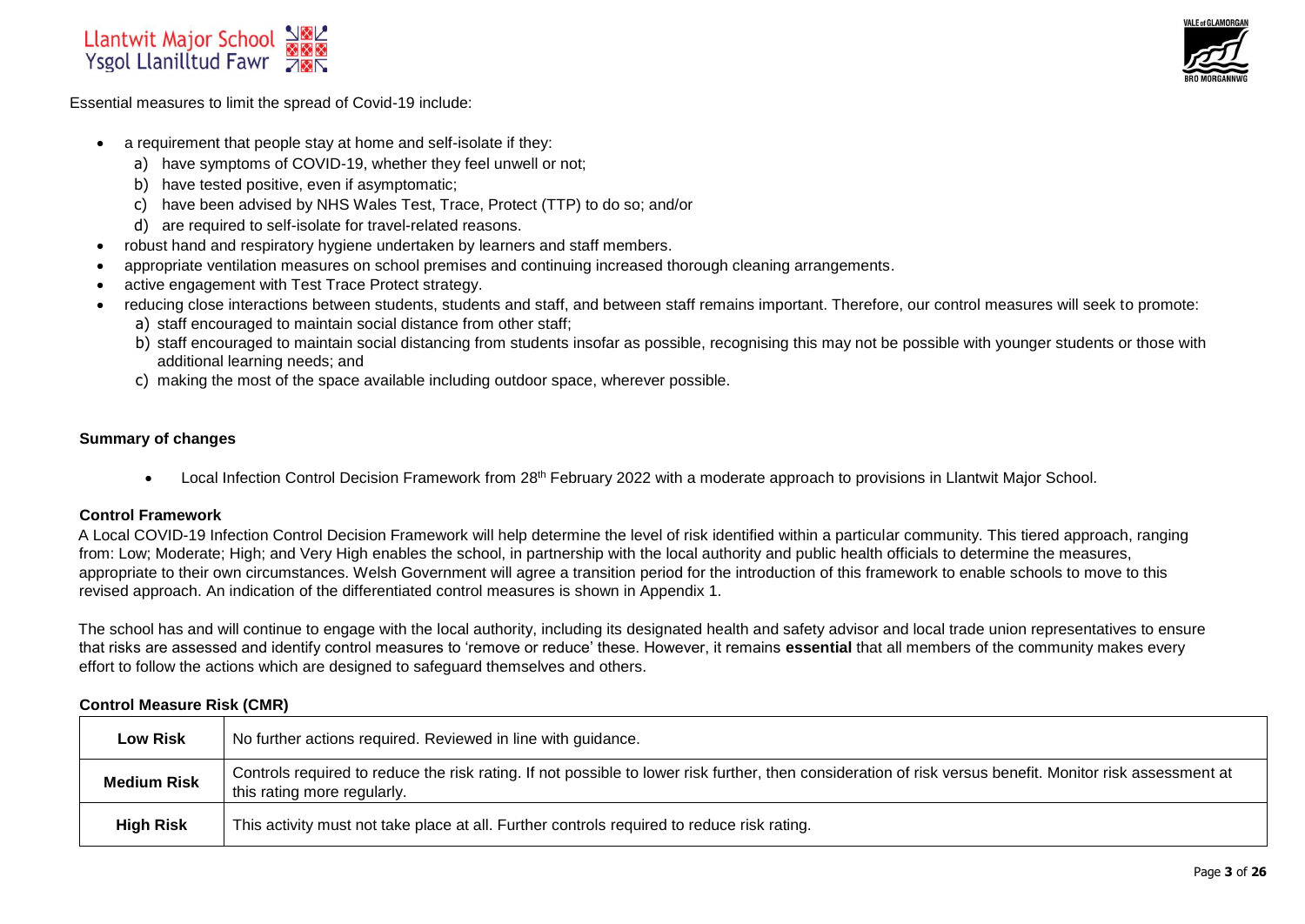



| <b>Identified risk</b>         | Person(s) at<br>risk      | <b>Control measures</b>                                                                                                                                                                                                                                                                                                                                                                                                                                                                                                                                                                                                                                                                                                                                                                                                                                                                                                                                                                                                                                                                                                                                                                                                                                                                                                                                                                                                                                                                                                    | <b>CMR</b> | <b>Responsibility</b>    | <b>Date</b> |
|--------------------------------|---------------------------|----------------------------------------------------------------------------------------------------------------------------------------------------------------------------------------------------------------------------------------------------------------------------------------------------------------------------------------------------------------------------------------------------------------------------------------------------------------------------------------------------------------------------------------------------------------------------------------------------------------------------------------------------------------------------------------------------------------------------------------------------------------------------------------------------------------------------------------------------------------------------------------------------------------------------------------------------------------------------------------------------------------------------------------------------------------------------------------------------------------------------------------------------------------------------------------------------------------------------------------------------------------------------------------------------------------------------------------------------------------------------------------------------------------------------------------------------------------------------------------------------------------------------|------------|--------------------------|-------------|
| <b>Lack of</b><br>Safeguarding | Students and<br>staff     | All staff aware of their safeguarding duties. Training of all staff according to the<br>$\bullet$<br>school plan.                                                                                                                                                                                                                                                                                                                                                                                                                                                                                                                                                                                                                                                                                                                                                                                                                                                                                                                                                                                                                                                                                                                                                                                                                                                                                                                                                                                                          | N/A        | LEP. KF and all<br>staff | ongoing     |
|                                |                           | All staff and students should know how to contact the Designated Safeguarding<br>$\bullet$<br>Person (LEP/KF) and consider how students can talk privately.                                                                                                                                                                                                                                                                                                                                                                                                                                                                                                                                                                                                                                                                                                                                                                                                                                                                                                                                                                                                                                                                                                                                                                                                                                                                                                                                                                |            |                          |             |
|                                |                           | Standard procedures to be observed including consideration of older age groups.                                                                                                                                                                                                                                                                                                                                                                                                                                                                                                                                                                                                                                                                                                                                                                                                                                                                                                                                                                                                                                                                                                                                                                                                                                                                                                                                                                                                                                            |            |                          |             |
|                                |                           | Appropriate site security arrangements in place.                                                                                                                                                                                                                                                                                                                                                                                                                                                                                                                                                                                                                                                                                                                                                                                                                                                                                                                                                                                                                                                                                                                                                                                                                                                                                                                                                                                                                                                                           |            |                          |             |
| <b>Undetected</b><br>infection | All staff and<br>students | <b>Symptoms</b><br>The main symptoms of COVID-19 are: a high temperature, a continuous cough and a loss or<br>change of taste or smell                                                                                                                                                                                                                                                                                                                                                                                                                                                                                                                                                                                                                                                                                                                                                                                                                                                                                                                                                                                                                                                                                                                                                                                                                                                                                                                                                                                     | N/A        | Staff and students       | Ongoing     |
|                                |                           | Regular testing and what to do with the results<br>All students and staff should take a Lateral Flow Device test twice per week.<br>If you have any of the main symptoms of COVID-19, you should self-isolate and book a<br>$\bullet$<br>polymerase chain reaction (PCR) test online (on GOV.UK) or call 119 between 7am and<br>11pm (calls are free). Continue to self-isolate until you get your test result.<br>Negative PCR test. You can leave self-isolation immediately.<br>$\bullet$<br>Positive PCR test. Report the positive test result. Self-isolate for 5 full days, day 1 is the<br>$\bullet$<br>day after your symptoms started or the day you had the test, if you do not have symptoms<br>(whichever is earlier). This means the earliest you can leave self-isolation is on day 6.<br>Take a lateral flow test (LFT) on day 5. If the day 5 LFT is negative you should take<br>another LFT on day 6. You can leave self-isolation on day 6. If you still have a high<br>temperature or feel unwell, you should continue to self-isolate until it returns to normal or<br>you feel better.<br>If the day 5 or 6 LFT test is positive. You should continue taking daily LFTs until you get 2<br>negative tests in a row, taken a day apart, or until day 10, whichever is sooner. You do not<br>need a negative LFT test on day 10 to leave self-isolation. If you still have a high<br>temperature or feel unwell, you should continue to self-isolate until it returns to normal, or<br>you feel better. |            |                          |             |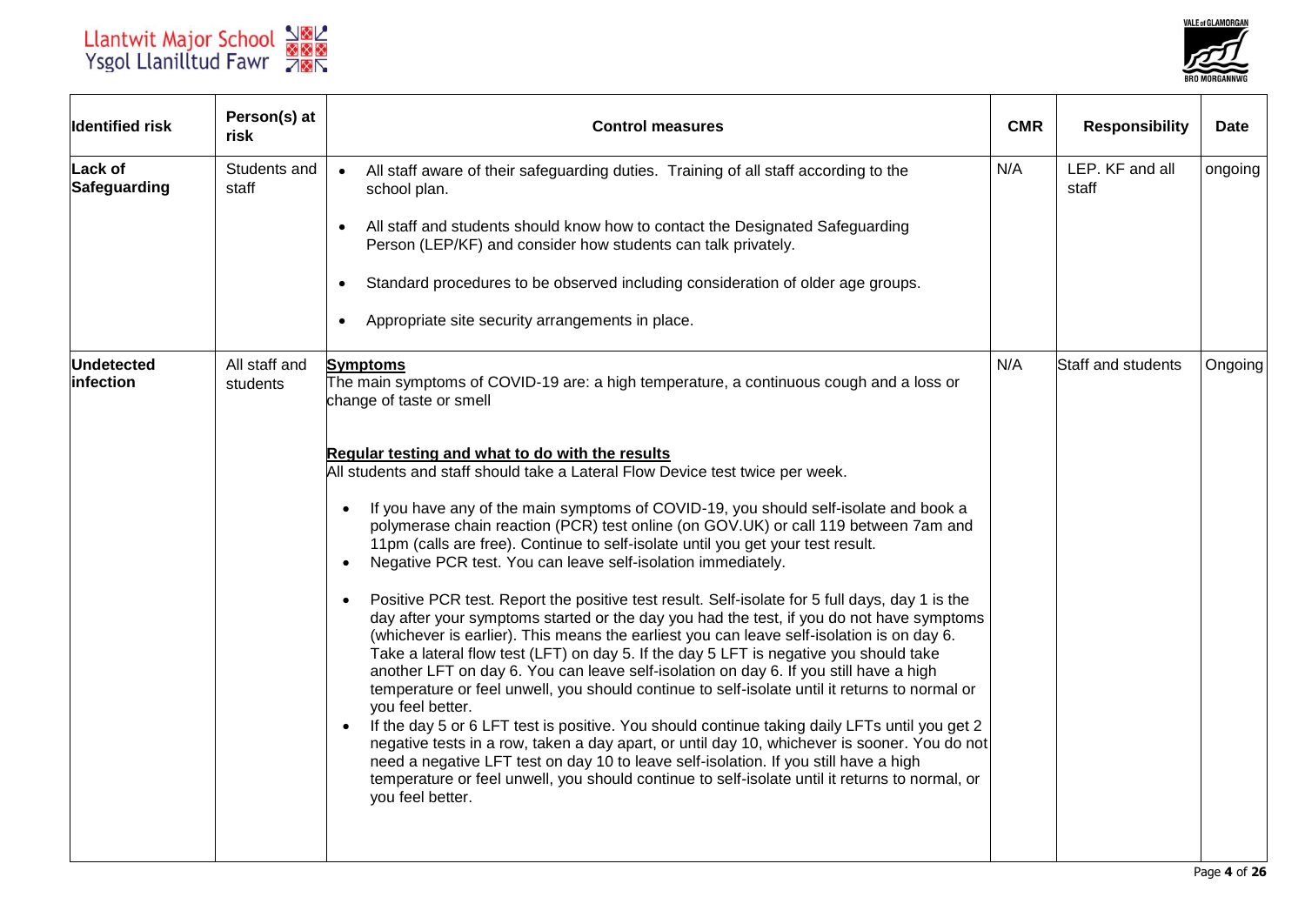

#### **Close contacts**

- A **close contact** is anyone who has had any of the following types of contact with someone who has tested positive for COVID-19:
	- face-to-face contact including being coughed on or having a conversation within 1m;
	- skin-to-skin physical contact for any length of time;
	- contact within 1 metre for one minute or longer without face-to-face contact;
	- contact within 2 metres of someone for more than 15 minutes (as a one-off contact, or added up together over 1 day); or
	- travelled in the same vehicle or a plane.
- **Fully vaccinated adults and young people aged between 5 and 17** do not need to self-isolate if identified as a close contact. You should take a daily LFT (unless exempt for medical reasons) and take this daily test before you leave the house for the first time that day. You should [report all tests results on GOV.UK](https://www.gov.uk/report-covid19-result) even if negative or void. You will continue daily tests for 7 full days after you are told you have been a contact, or until 10 days since your last contact with the person who tested positive for COVID-19 if this is earlier. If you get a positive LFT you must selfisolate for at least 5 full days starting from the date the LFT test was taken and report the result.
- If you have any of the main symptoms of COVID-19, you must self-isolate and [book a](https://gov.wales/get-tested-coronavirus-covid-19)  [PCR test](https://gov.wales/get-tested-coronavirus-covid-19) as soon as possible. This applies even if you have mild symptoms or if you have tested positive before.
- If you have had a **positive LFT**, you should [report the result,](https://www.gov.uk/report-covid19-result) and follow this guidance. You no longer need to book a follow-up PCR test unless you have been advised to take a PCR test because you are in a clinically vulnerable group who may need early access to treatment or you have been advised to do so as part of a research or surveillance programme.
- If you test **positive on any COVID-19 test (PCR or LFT)**, you must self-isolate straight away. Self-isolate for 5 full days. Day 1 is the day after your symptoms started or the day after you tested positive (whichever is earlier). This means the earliest you can leave selfisolation is on day 6. Take a LFT on day 5 of your self-isolation period. If the day 5 LFT test is negative take another LFT on day 6. This will help determine if you can still infect others. You can leave self-isolation on day 6 if the test is negative. If you still have a high temperature or feel unwell, you should continue to self-isolate until it returns to normal, or you feel better.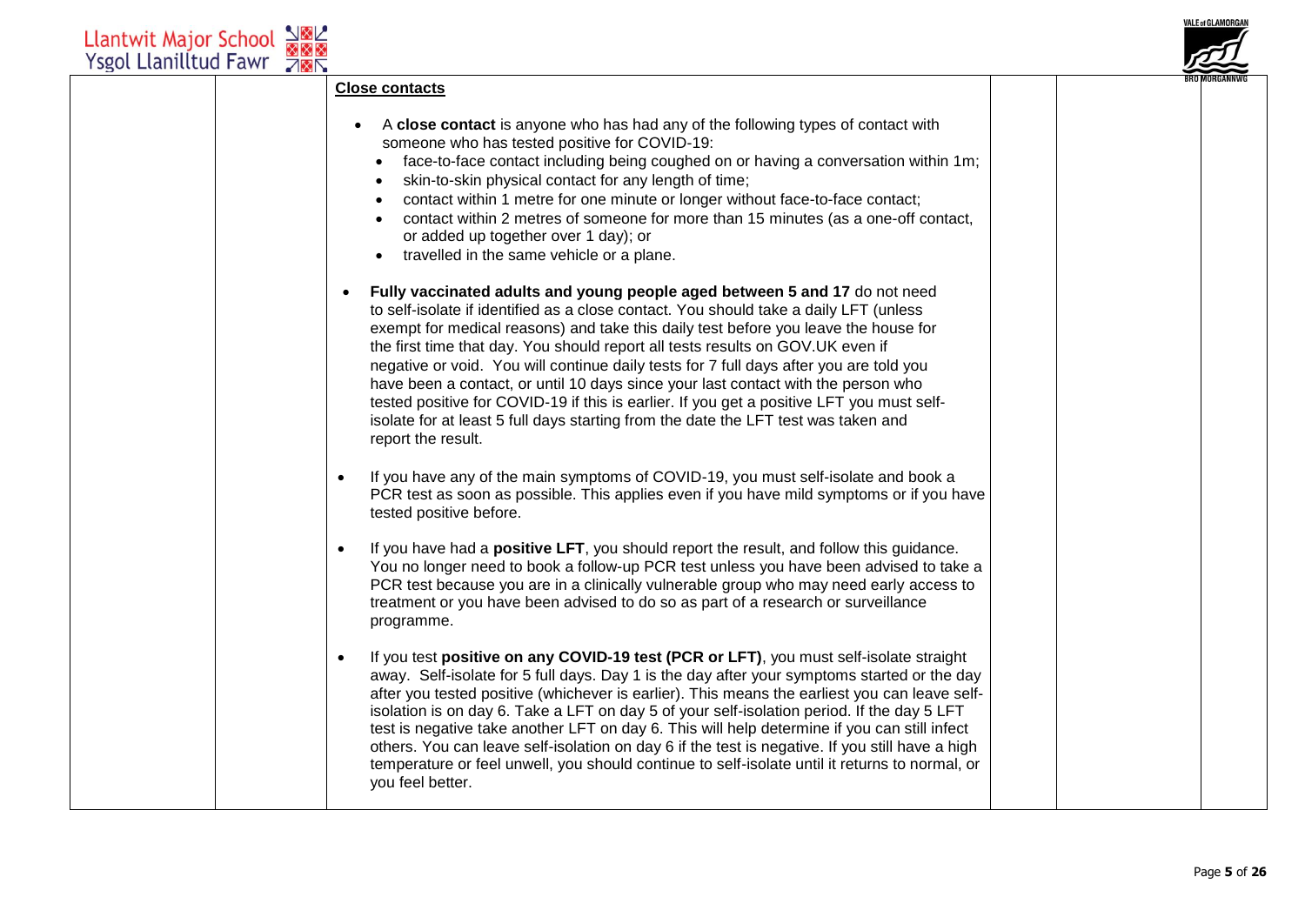| $\frac{1}{2}$ $\frac{1}{2}$<br><b>Llantwit Major School</b><br><b>Ysgol Llanilltud Fawr</b><br><b>785</b> |                                                                                                                                                                                                                                                                                                                                                                                                                                                                                                                                                                                                                                                                                                                                                                                                                                                                                                                                                                                                                                                                                                                                                 | <b>VALE of GLAMORGAN</b> |
|-----------------------------------------------------------------------------------------------------------|-------------------------------------------------------------------------------------------------------------------------------------------------------------------------------------------------------------------------------------------------------------------------------------------------------------------------------------------------------------------------------------------------------------------------------------------------------------------------------------------------------------------------------------------------------------------------------------------------------------------------------------------------------------------------------------------------------------------------------------------------------------------------------------------------------------------------------------------------------------------------------------------------------------------------------------------------------------------------------------------------------------------------------------------------------------------------------------------------------------------------------------------------|--------------------------|
|                                                                                                           | You should continue to self-isolate if either of the tests you take on day 5 or 6 are<br>$\bullet$<br>positive. You should continue taking daily LFTs until you get 2 negative LFT tests in<br>a row, taken a day apart, or until day 10, whichever is sooner. You do not need a<br>negative LFT test on day 10 to leave self-isolation. If you still you have a high<br>temperature or feel unwell, you should continue to self-isolate until it returns to<br>normal or you feel better.                                                                                                                                                                                                                                                                                                                                                                                                                                                                                                                                                                                                                                                      |                          |
|                                                                                                           | If you test positive, the NHS Wales Test, Trace, Protect service may contact you. They will<br>$\bullet$<br>call from 029 2196 1133, or text or email from NHSWALESTTP to give you advice on self-<br>isolation. They will need to find out who you have been in close contact with recently.<br>They will send a secure one-time code to you via text message. This will include the link to<br>the form you need to complete. It is important that you complete the form as quickly as<br>possible.                                                                                                                                                                                                                                                                                                                                                                                                                                                                                                                                                                                                                                           |                          |
|                                                                                                           | To reduce the chance of passing COVID-19 on to others, after leaving self-isolation after 5<br>$\bullet$<br>full days and 2 negative LFTs you should try and minimise contact with others and avoid<br>crowded settings particularly indoor settings. If you are visiting vulnerable people in places<br>such as care homes or hospitals, you must follow the relevant visitor guidance. You<br>should pay extra attention to hand washing and wearing a face mask.                                                                                                                                                                                                                                                                                                                                                                                                                                                                                                                                                                                                                                                                             |                          |
|                                                                                                           | If you do not have symptoms but you test positive you may be advised to take a PCR or<br>$\bullet$<br>LFT if you have been in close contact with someone who has tested positive. This could<br>also be part of workplace arrangements. If you have recently tested positive for COVID-19<br>(within the last 90 days) you should firstly take a LFT instead of a PCR. This is because<br>there is a risk that a PCR test may detect residual traces of the virus leftover in your<br>body. If your test result is positive, you must self-isolate from the day of your test and for<br>the next 5 full days. As set out above, you should take LFTs on or after day 5 and 6 to<br>check if you are still infectious before leaving self-isolation. If your original positive result<br>was from a LFT then report it and follow the above self-isolation guidance. You no longer<br>need to book a follow-up PCR test unless you have been advised to take a PCR test<br>because you are in a clinically vulnerable group who may need early access to treatment<br>have been advised to do so as part of a research or surveillance programme |                          |
|                                                                                                           | Unvaccinated adults 18 years and over must self-isolate for 10 days. Day 1 is the day<br>$\bullet$<br>you were last in contact with the person who tested positive for COVID-19. Take a LFT<br>test on day 2 and day 8. It is important that you take the tests even if you feel well as you<br>may have COVID-19 even if you do not have symptoms. You must continue to self-isolate<br>even if the tests are negative. This is because if you have been infected, it can take time<br>for symptoms to develop or to become infectious to others.<br>If you are not able to be vaccinated for a clinical reason, you must self-isolate for 10 days,<br>even if your LFT is negative. You no longer need to book a follow-up PCR test unless you<br>have been advised to take a PCR test because you are in a clinically vulnerable group<br>who may need early access to treatment or if have been advised to do so as part of a<br>research or surveillance programme.                                                                                                                                                                        |                          |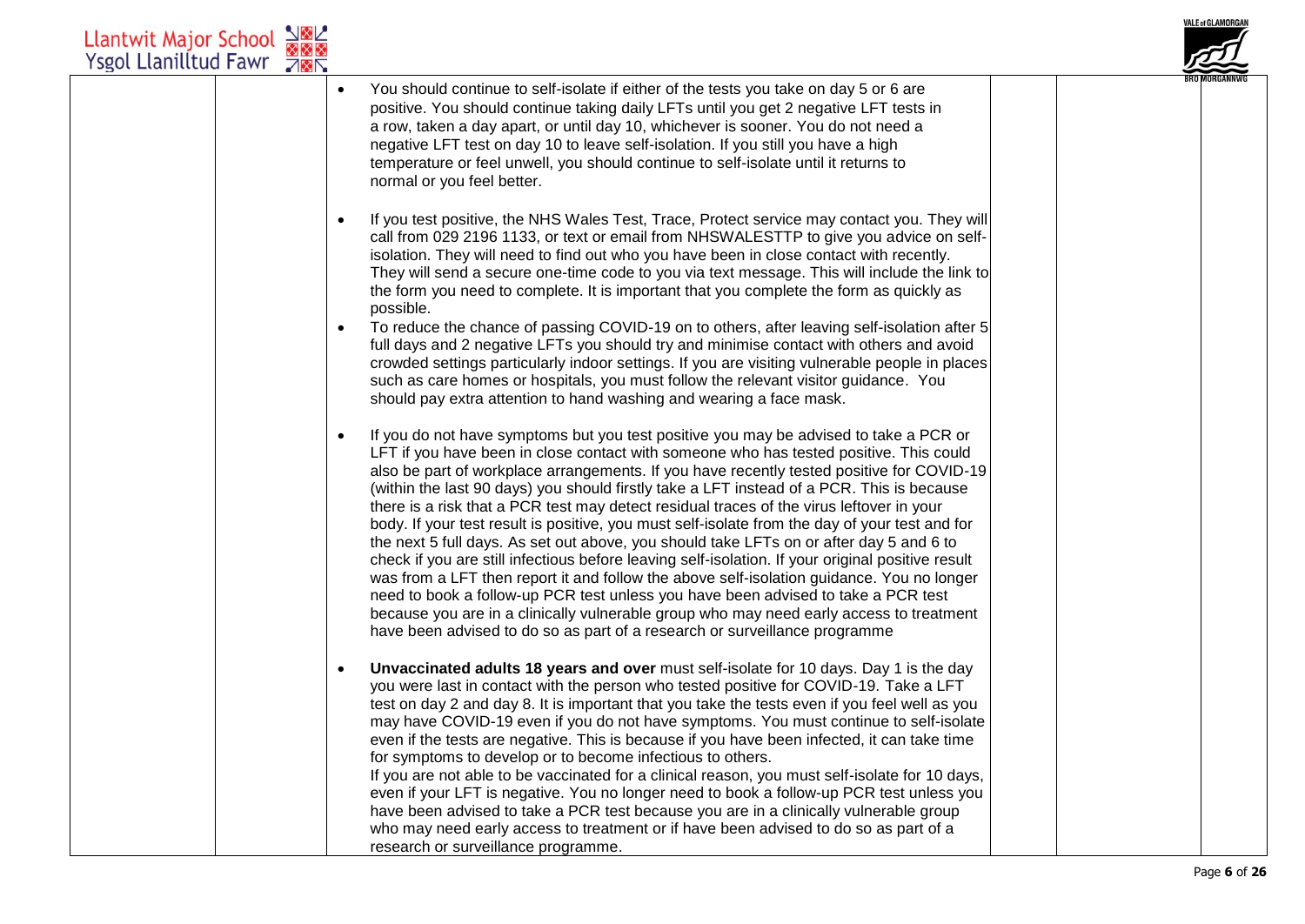| Llantwit Major School N图<br>Ysgol Llanilltud Fawr 7图                                                                                                      |                                                                                                                                                                                                                                                                                                                                                                                                                                                                                                                                                                                                                                                                                                                                                                                                                                                                                                                                                                                                                                                                                                    |        |                                  | <b>VALE of GLAMORGAI</b> |
|-----------------------------------------------------------------------------------------------------------------------------------------------------------|----------------------------------------------------------------------------------------------------------------------------------------------------------------------------------------------------------------------------------------------------------------------------------------------------------------------------------------------------------------------------------------------------------------------------------------------------------------------------------------------------------------------------------------------------------------------------------------------------------------------------------------------------------------------------------------------------------------------------------------------------------------------------------------------------------------------------------------------------------------------------------------------------------------------------------------------------------------------------------------------------------------------------------------------------------------------------------------------------|--------|----------------------------------|--------------------------|
| <b>Lack of awareness</b><br>Staff<br>of procedural<br><b>Students</b><br>actions and<br><b>Visitors</b><br>protocols to<br>reduce risk of<br>transmission | School to maintain up-to-date knowledge of the latest local and national guidance and<br>necessary steps are taken to remove or reduce workplace risks so any increase/decrease<br>in operations is effectively planned, to protect the health and safety of employees 'so far<br>as is reasonably practicable'.<br>School's COVID-19 risk assessment to be updated in light of new guidance, as it is<br>provided and to make the risk assessment available on the school website.<br>School to provide regular health and safety advice to students and staff, to reflect<br>commencement of a new phase of increased/decreased operations, in line with guidance.<br>Students and staff made aware of procedures for remaining safe in school and the<br>necessary steps where they feel unwell<br>School guidance and risk assessments to be made available for parents/carers and staff<br>on the school's website<br>The school will follow published procedures for responding to a confirmed case. Any<br>cases of illness, including coronavirus (COVID-19) to be treated confidentiality | Medium | Leadership Team<br>and all Staff | Ongoing                  |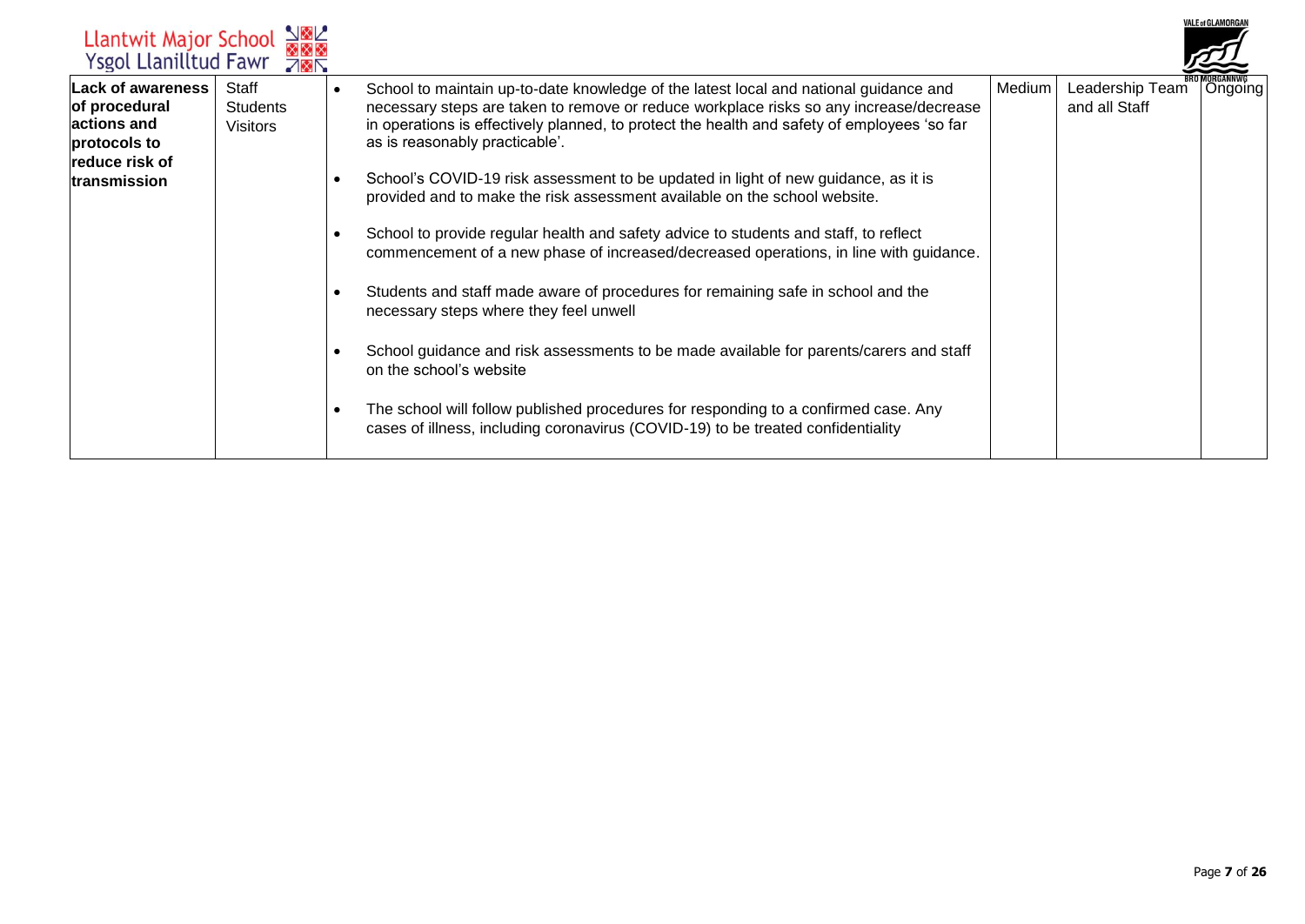| Llantwit Major School<br><b>Ysgol Llanilltud Fawr</b>               | <b>785</b>                                         |                                                                                                                                                                                                                                                                                                                                                                                                                                                                                                                                                                                                                                                                                                                                                                                                                                                                                                                                                                                                                                                                                                                                                                                                                                                                                                                                                                                                                                                                                                                                                                                                                                                                                                                                                                                                                                                                                                                                                                                                                                                                                                                                                                                                                                                                                                     |        |           | <b>VALE of GLAMORGAN</b> |
|---------------------------------------------------------------------|----------------------------------------------------|-----------------------------------------------------------------------------------------------------------------------------------------------------------------------------------------------------------------------------------------------------------------------------------------------------------------------------------------------------------------------------------------------------------------------------------------------------------------------------------------------------------------------------------------------------------------------------------------------------------------------------------------------------------------------------------------------------------------------------------------------------------------------------------------------------------------------------------------------------------------------------------------------------------------------------------------------------------------------------------------------------------------------------------------------------------------------------------------------------------------------------------------------------------------------------------------------------------------------------------------------------------------------------------------------------------------------------------------------------------------------------------------------------------------------------------------------------------------------------------------------------------------------------------------------------------------------------------------------------------------------------------------------------------------------------------------------------------------------------------------------------------------------------------------------------------------------------------------------------------------------------------------------------------------------------------------------------------------------------------------------------------------------------------------------------------------------------------------------------------------------------------------------------------------------------------------------------------------------------------------------------------------------------------------------------|--------|-----------|--------------------------|
| <b>Contact with</b><br>someone<br>suffering with<br><b>COVID-19</b> | <b>Staff</b><br><b>Students</b><br><b>Visitors</b> | Staff, students, parents and carers are informed of the most notable symptoms of a<br>$\bullet$<br>possible coronavirus infection.<br>Students, staff and other adults must follow the procedures above.<br>$\bullet$<br>School will communicate and reinforce that staff, parents, carers and students will need to<br>$\bullet$<br>book a test if they are displaying symptoms. They must self-isolate until the test result is<br>known or for at least ten days in the absence of a test.<br>School will provide relevant information relating to a confirmed case to TTP officials Any<br>student or member of staff who displays symptoms will be sent home immediately. If a<br>member of staff displays symptoms of coronavirus (COVID-19), they will report to the Head<br>of School before returning home immediately.<br>If a symptomatic student and/or staff member is waiting to go home, they must use different<br>toilets to the rest of the school to minimise the spread of infection. If this is not possible,<br>toilets are to be thoroughly cleaned immediately after use, in line with national requirements<br>Everyone must wash their hands thoroughly for at least 20 seconds with soap and running<br>$\bullet$<br>water or use hand sanitiser after any contact with someone who is unwell with COVID-19<br>symptoms<br>All areas used by a symptomatic student will require a thorough clean, in line with<br>guidance, once vacated.<br>The school will actively engage with the TTP Strategy and apply the latest guidance.<br>$\bullet$<br>The school will work closely with the local authority and health professionals to implement<br>the latest information on TTP programme, including antibody/lateral flow testing.<br><b>Contact Tracing</b><br>The school will fully engage with TTP as the latest Welsh Government guidance<br>describes.<br>A close contact is described above.<br>If a person has not been identified to stay home to self-isolate by TTP then they can attend<br>school. Public Health Wales will be responsible for providing the guidance and support to the<br>TTP teams and schools where a review of control measures is required. The school maintains<br>records of attendance and timetables to protect students and staff. | Medium | All Staff | <b>Ongoing</b>           |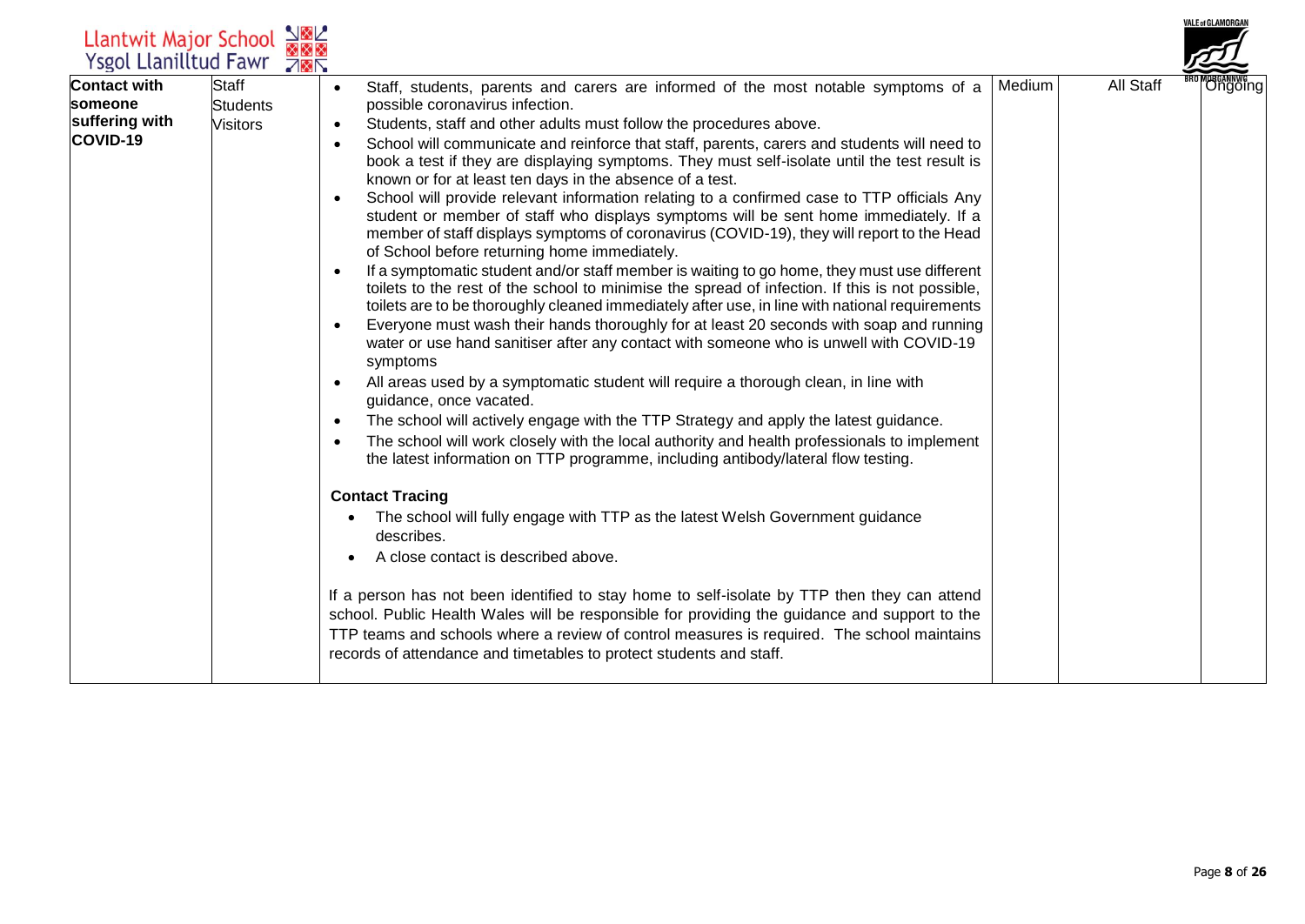| Spreading<br>Staff<br>Whilst inside the school building the students will be grouped in Years and outside the<br>Medium<br>Leadership Team Ongoing<br>infection due<br>year groups will have designated social areas. Year 7 and Year 8 will have separate<br><b>Students</b><br>All Staff<br>to excessive close<br>break and lunch time from the other year groups.<br><b>Visitors</b><br>linteractions with<br><b>lothers</b><br>Where possible a one way system for students operates inside the school buildings.<br>Students and staff regularly sanitise hands using the sanitising station available<br>throughout the school site and in all classrooms.<br>The number of students using the toilet at any one time will be limited.<br>There will be limited use of shared space, such as halls.<br>In line with the latest medical guidance, teaching staff will be encouraged to remain at the<br>front of the class, wherever possible, and make greater use of classroom technology, such<br>as visualizers to model work. This will support them with maintaining social distance (2m)<br>from students. However, it is recognised that this is not possible for students with complex<br>needs.<br>Within the classroom, rooms will be organised to limit students facing each-other in<br>favour of sitting side-by-side and forward facing. | Llantwit Major School<br>Ysgol Llanilltud Fawr | $\frac{1}{2}$ $\frac{1}{2}$ |                                                                                               |  | VALE of GLAMORGAN |
|--------------------------------------------------------------------------------------------------------------------------------------------------------------------------------------------------------------------------------------------------------------------------------------------------------------------------------------------------------------------------------------------------------------------------------------------------------------------------------------------------------------------------------------------------------------------------------------------------------------------------------------------------------------------------------------------------------------------------------------------------------------------------------------------------------------------------------------------------------------------------------------------------------------------------------------------------------------------------------------------------------------------------------------------------------------------------------------------------------------------------------------------------------------------------------------------------------------------------------------------------------------------------------------------------------------------------------------------------------------|------------------------------------------------|-----------------------------|-----------------------------------------------------------------------------------------------|--|-------------------|
| Assemblies will take place in the main hall, gym or canteen up to twice per week for<br>$\bullet$<br>each group. Students will wear masks in the assembly. On the other days<br>assemblies will take place virtually to ensure continuity of statutory responsibility.<br>Use of staffrooms and departmental workrooms will be such as to allow social<br>distancing.<br>School has developed a range of contingency plans to transfer from physical to remote<br>$\bullet$<br>activities within a 48 hour period of notice.<br>Where students require first aid, staff members must wear appropriate personal<br>$\bullet$<br>protective equipment whilst administering treatment. Staff will follow good hygiene<br>practices to clean after attending to the student.                                                                                                                                                                                                                                                                                                                                                                                                                                                                                                                                                                                     |                                                | <b>785</b>                  | Where class sizes may be smaller students will be encouraged to social distance.<br>$\bullet$ |  |                   |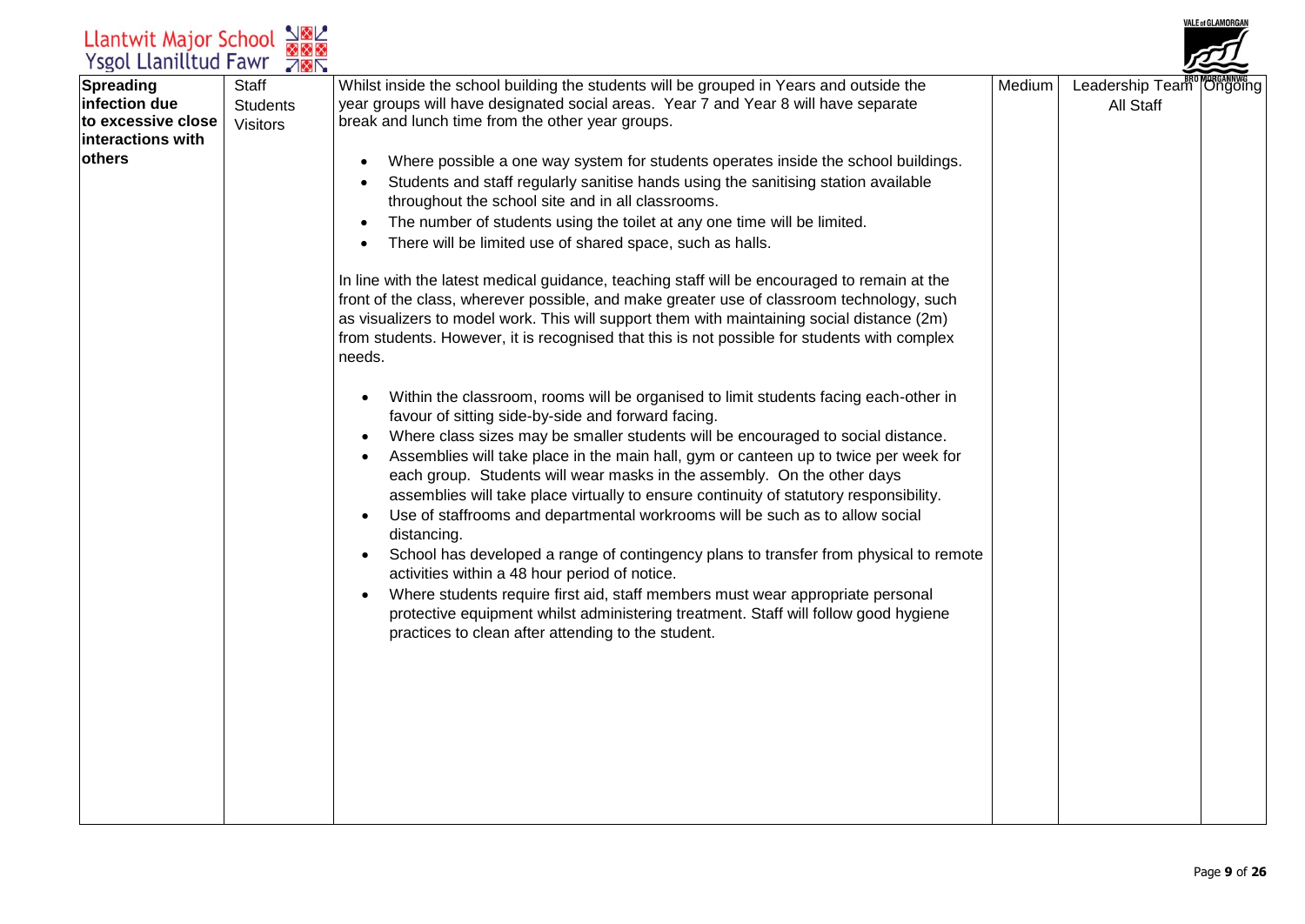| <b>Llantwit Major School</b><br><b>Ysgol Llanilltud Fawr</b>                                                                                            | $\frac{1}{2}$                               |                                                                                                                                                                                                                                                                                                                                                                                                                                                                                                                                                                                                                                                                                                                                                                                                                                                                                                                                                                                                                        |                  |                                                           | VALE of GLAMORGAN |
|---------------------------------------------------------------------------------------------------------------------------------------------------------|---------------------------------------------|------------------------------------------------------------------------------------------------------------------------------------------------------------------------------------------------------------------------------------------------------------------------------------------------------------------------------------------------------------------------------------------------------------------------------------------------------------------------------------------------------------------------------------------------------------------------------------------------------------------------------------------------------------------------------------------------------------------------------------------------------------------------------------------------------------------------------------------------------------------------------------------------------------------------------------------------------------------------------------------------------------------------|------------------|-----------------------------------------------------------|-------------------|
| <b>Spreading</b><br>infection due to<br>touch,<br>sneeze and<br>coughs                                                                                  | Staff<br><b>Students</b><br><b>Visitors</b> | All staff and students are expected to follow NHS guidelines on good hygiene.<br>Frequently wash hands with soap and water for 20 seconds and dry thoroughly.<br>Use hand sanitiser at appropriate times.<br>Clean their hands on arrival at school, before and after eating, and after sneezing or<br>coughing.<br>Avoid touching their mouth, eyes and nose.<br>Use a tissue or elbow to cough or sneeze and use bins for tissue waste.<br>Students and staff encouraged to learn and practise these habits through activity and repetition.<br>Fixed hand sanitisers placed about the school and classrooms to ensure students and staff<br>have quick access to cleaning their hands. Supplies for soap, hand sanitizer and disposable<br>paper towels and tissues will be maintained and monitored regularly to make sure there is<br>sufficient stock.<br>Students and staff will use face masks in corridors, halls and public spaces. They will not be<br>required outside the building nor in the classrooms. | Medium All Staff |                                                           | )ngoing           |
| <b>Contact with</b><br><b>Coronavirus</b><br>while travelling<br>to and from<br>school by<br>school transport<br>and on school<br>buses during<br>trips | Staff,<br>students                          | Students will wear face masks on school transport unless an individual is exempt from<br>wearing a mask.<br>Transport is coordinated and delivered by the local authority. Where this is provided, the<br>local authority will be responsible for providing guidance to ensure safety and social<br>distancing measures are maintained in accordance with the latest guidelines The local<br>authority will assess the travel needs of students who are aged under 19 in their area. This<br>includes those who they are legally required to provide transport for and those who they<br>may provide discretionary transport.<br>Employees of transport providers, as far as possible, are advised of the need to follow hygiene<br>rules and try to keep distance from their passengers.                                                                                                                                                                                                                              | Medium           | <b>Business Manager</b><br>and VoG<br>administrative team | Ongoing           |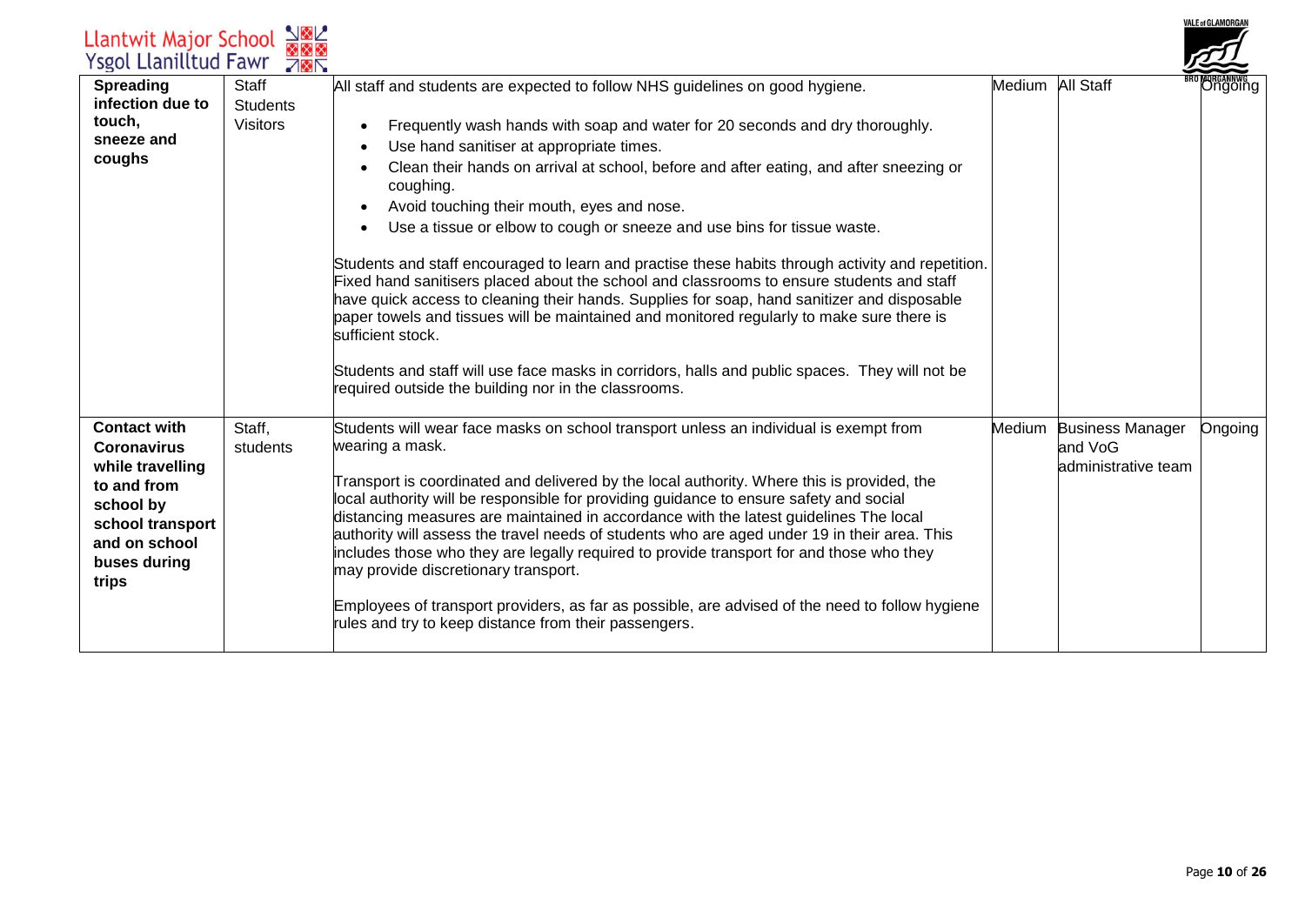| <b>Llantwit Major School</b><br><b>Ysgol Llanilltud Fawr</b>                                                                | $\frac{1}{2}$ $\frac{1}{2}$<br><b>785</b> |                                                                                                                                                                                                                                                                                                                                                                                                                                                                                                                                                                                                        |                                                                | VALE 01 GLAMUKGAI |
|-----------------------------------------------------------------------------------------------------------------------------|-------------------------------------------|--------------------------------------------------------------------------------------------------------------------------------------------------------------------------------------------------------------------------------------------------------------------------------------------------------------------------------------------------------------------------------------------------------------------------------------------------------------------------------------------------------------------------------------------------------------------------------------------------------|----------------------------------------------------------------|-------------------|
| <b>Spreading</b><br>infection owing<br>to school<br>environment,<br>including<br>contact with<br>coronavirus on<br>surfaces |                                           | Cleaning routines will be proportionate and in line with any other communicable disease.<br>These routines and procedures will be communicated with all relevant staff so they are<br>understood. There is no longer a need for schools to set aside specific days for deep<br>cleaning of the school site. However, the school has enhanced cleaning arrangements and<br>ensures reasonable steps are taken to reduce transmission<br>The business manager and site manager undertake regular checklist of supplies and site<br>security/health and safety to ensure compliance with latest guidance. | Medium Business Manager"<br>and premises team<br>and all staff | <b>"Ongoing</b>   |
|                                                                                                                             |                                           | Where possible unused furniture has been removed from individual classrooms to enable<br>social distancing.                                                                                                                                                                                                                                                                                                                                                                                                                                                                                            |                                                                |                   |
|                                                                                                                             |                                           | Use of floor marking systems to define transit routes and no-go spaces within identified<br>classrooms and/or areas.                                                                                                                                                                                                                                                                                                                                                                                                                                                                                   |                                                                |                   |
|                                                                                                                             |                                           | All required doors are looked; including chemical/cleaning storage, electrical distribution<br>cupboards and high risk areas/rooms isolated. All outdoor building maintenance is<br>coordinated by the business manager and site manager so that segregation from students<br>and staff can be ensured. All contractors report to reception prior to the start of any work.                                                                                                                                                                                                                            |                                                                |                   |
|                                                                                                                             |                                           | School will ensure good respiratory procedures are in place to reduce the risk of<br>transmission. This includes sufficient hand cleaning facilities are to be available throughout<br>the day. These are checked on a regular basis for supplies, and hand sanitisers about the<br>school ensure students and staff have access to clean their hands.                                                                                                                                                                                                                                                 |                                                                |                   |
|                                                                                                                             |                                           | There is a limited amount of shared resources. However, students and staff will be able to<br>touch equipment such as exercise books where it is deemed necessary for learning.                                                                                                                                                                                                                                                                                                                                                                                                                        |                                                                |                   |
|                                                                                                                             |                                           | Insofar as is reasonable and practicable, classrooms are well ventilated using natural<br>ventilation (opening windows). Doors remain open, where safe to do so (bearing in mind fire<br>safety and safeguarding), to limit use of door handles and to aid ventilation.                                                                                                                                                                                                                                                                                                                                |                                                                |                   |
|                                                                                                                             |                                           | Posters are displayed throughout the school to remind students and staff to clean their<br>hands.                                                                                                                                                                                                                                                                                                                                                                                                                                                                                                      |                                                                |                   |
|                                                                                                                             |                                           | Staff clean their hands and the work surface in classrooms before and after students use the<br>books and the classroom.                                                                                                                                                                                                                                                                                                                                                                                                                                                                               |                                                                |                   |
|                                                                                                                             |                                           |                                                                                                                                                                                                                                                                                                                                                                                                                                                                                                                                                                                                        |                                                                |                   |
|                                                                                                                             |                                           |                                                                                                                                                                                                                                                                                                                                                                                                                                                                                                                                                                                                        |                                                                |                   |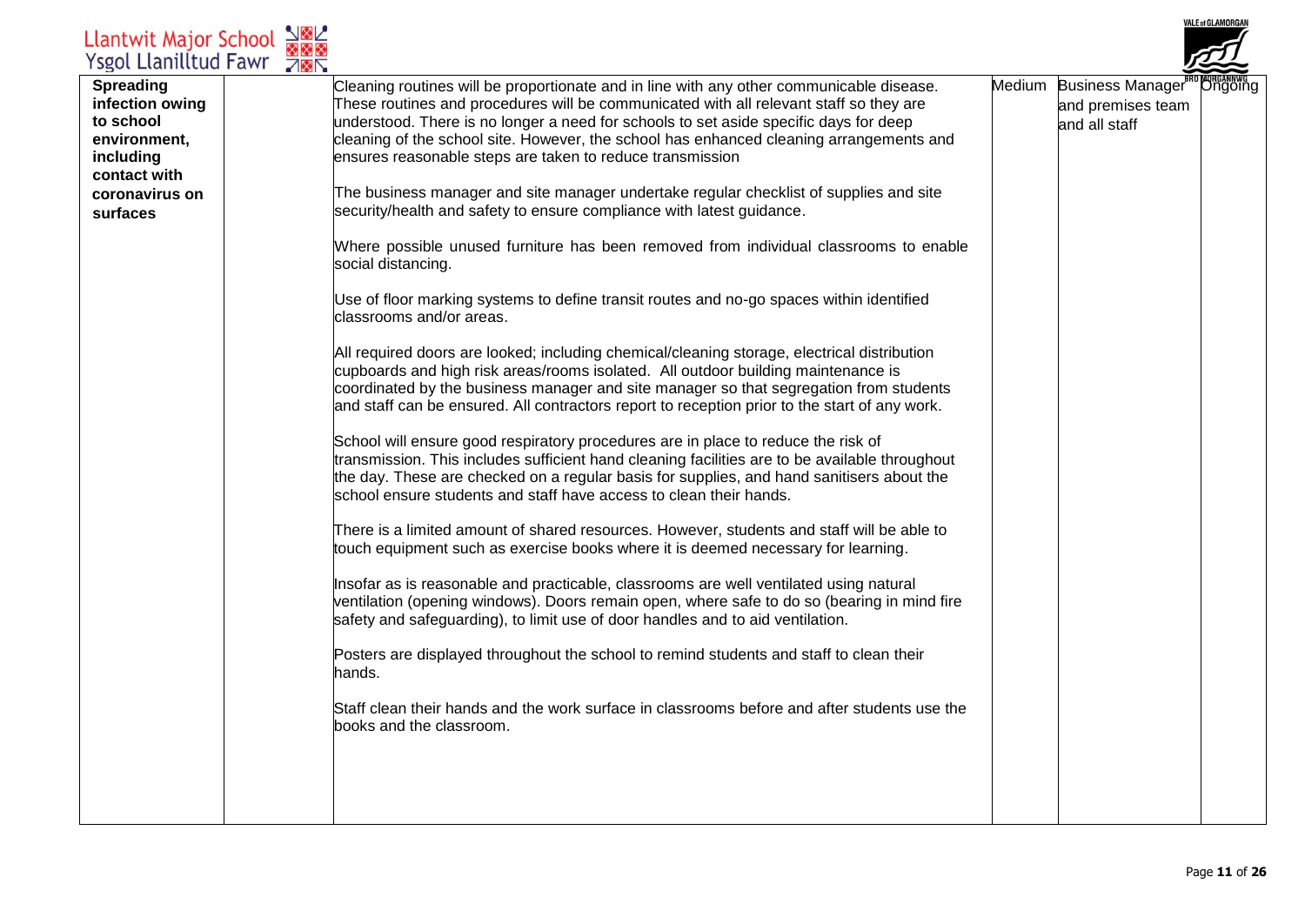



| <b>Spreading</b><br>infection from<br>asymptomatic<br>persons | <b>Staff</b><br><b>Students</b><br><b>Visitors</b>        | Staff and student should test twice per week to identify new infections as soon as possible.<br>This enables the self-isolation of infectious people.                                                                                                                                                                                                                                                                                                                                                                                                                                                                                                                                                                                                                                                                                                                                                                                                                                                                                                                                                                                                                                                                                                                                                                                                                                                                                                                                                                                                                                                                                                                                                                                                                                                                                                                                                                                                                                                                                                                                                                                                                                                                                                                                                                                                                                                                                                                                                                                                                              | Medium | <b>Business</b><br>Manager,<br>Leadership<br>Team,<br>All Staff        | Ongoing |
|---------------------------------------------------------------|-----------------------------------------------------------|------------------------------------------------------------------------------------------------------------------------------------------------------------------------------------------------------------------------------------------------------------------------------------------------------------------------------------------------------------------------------------------------------------------------------------------------------------------------------------------------------------------------------------------------------------------------------------------------------------------------------------------------------------------------------------------------------------------------------------------------------------------------------------------------------------------------------------------------------------------------------------------------------------------------------------------------------------------------------------------------------------------------------------------------------------------------------------------------------------------------------------------------------------------------------------------------------------------------------------------------------------------------------------------------------------------------------------------------------------------------------------------------------------------------------------------------------------------------------------------------------------------------------------------------------------------------------------------------------------------------------------------------------------------------------------------------------------------------------------------------------------------------------------------------------------------------------------------------------------------------------------------------------------------------------------------------------------------------------------------------------------------------------------------------------------------------------------------------------------------------------------------------------------------------------------------------------------------------------------------------------------------------------------------------------------------------------------------------------------------------------------------------------------------------------------------------------------------------------------------------------------------------------------------------------------------------------------|--------|------------------------------------------------------------------------|---------|
| Individuals at<br>increased risk to<br>virus                  | Staff,<br>Students,<br><b>Contractors</b><br>and Visitors | The Royal College of Paediatrics and Child Health have issued guidance indicating very few<br>students are clinically extremely vulnerable and, as a result, many students previously advised<br>to shield are no longer required to do so. Maintaining a safe distance (2m) between people<br>while inside and reducing the amount of time they are in face-to-face contact lowers the risk of<br>transmission. Staff apply a consistent approach to the management of suspected and<br>confirmed cases of coronavirus, following local and national guidance. The school will direct<br>specific groups to Welsh Government guidance in relation to attendance.<br>'Extremely vulnerable' individuals<br>Staff will be supported by the school's HR officer/Corporate Wellbeing Lead and there is a<br>COVID-19 risk assessment tool. Further advice for children and young people with higher<br>clinical risks and clinically extremely vulnerable adults is available.<br>Individuals at 'increased risk'<br>Those at 'increased risk' can continue to attend school/work. While in school/work, these<br>individuals should follow the mitigating measures to minimise the risk of transmission. For staff,<br>there will be an individual workplace assessment in place.<br>Staff who are pregnant<br>Staff who are pregnant are encouraged to take up vaccination and have a workplace risk<br>assessment. Those who are 28 weeks pregnant and beyond, or are pregnant and have an<br>underlying health condition, should take a more precautionary approach. Employers should<br>consider both how to redeploy these staff and how to maximise the potential for homeworking,<br>wherever possible. If home-working is not possible, pregnant staff and their employers should<br>follow the advice in the COVID-19: advice for pregnant employees.<br>If a member of staff or student is in doubt about whether their health condition means they<br>should be shielding, they should take advice from their GP or health consultant. Where a<br>member of staff is anxious about returning to the physical site as part of increased operations,<br>then they will be advised to complete the workforce risk assessment, prior to making an<br>appointment to discuss the matter with human resources. Where appropriate, the school will<br>work with staff through the completion of the COVID-19 workforce risk assessment tool, to<br>help determine which staff may be, outside of those identified as 'extremely vulnerable' and/or<br>'vulnerable', more at risk | Medium | Leadership Team, Ongoing<br><b>HR Officer</b><br><b>Wellbeing Lead</b> |         |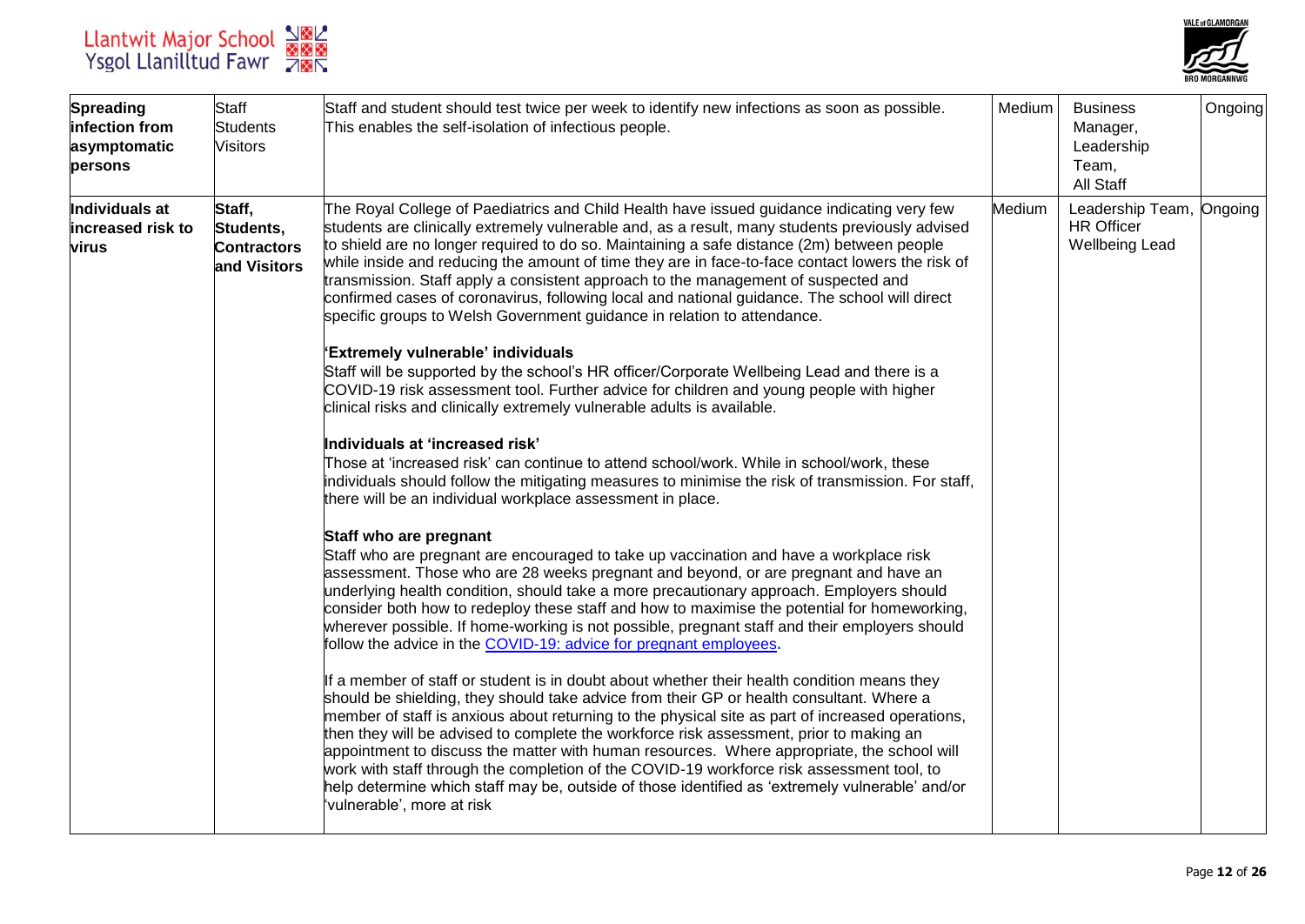| Llantwit Major School N图2<br>Ysgol Llanilltud Fawr 7图图          |                              |                                                                                                                                                                                                                                                                                                                                                                                                                                                                                                                                                                                                                                                                                                                                                                                                                                                                                                                                                                                                                                                                                                                                                                                                                                                                                                                                                                                                                                                                                                                                                                                                                                                                                                                                                                                                                                                                                                                                                                                                                                                                                                                                                                                                                                                                                                                                                                                       |                                                              | /ALE 01 GLAMURGAN |
|-----------------------------------------------------------------|------------------------------|---------------------------------------------------------------------------------------------------------------------------------------------------------------------------------------------------------------------------------------------------------------------------------------------------------------------------------------------------------------------------------------------------------------------------------------------------------------------------------------------------------------------------------------------------------------------------------------------------------------------------------------------------------------------------------------------------------------------------------------------------------------------------------------------------------------------------------------------------------------------------------------------------------------------------------------------------------------------------------------------------------------------------------------------------------------------------------------------------------------------------------------------------------------------------------------------------------------------------------------------------------------------------------------------------------------------------------------------------------------------------------------------------------------------------------------------------------------------------------------------------------------------------------------------------------------------------------------------------------------------------------------------------------------------------------------------------------------------------------------------------------------------------------------------------------------------------------------------------------------------------------------------------------------------------------------------------------------------------------------------------------------------------------------------------------------------------------------------------------------------------------------------------------------------------------------------------------------------------------------------------------------------------------------------------------------------------------------------------------------------------------------|--------------------------------------------------------------|-------------------|
| <b>Continuity of</b><br>learning and<br>operational<br>business | Staff and<br><b>Students</b> | <b>Uniform</b><br>Students are expected to wear full uniform as usual, as outlined in the school's uniform<br>expectations. School uniform helps play a valuable role in contributing to the ethos of the<br>school and sets the appropriate tone.                                                                                                                                                                                                                                                                                                                                                                                                                                                                                                                                                                                                                                                                                                                                                                                                                                                                                                                                                                                                                                                                                                                                                                                                                                                                                                                                                                                                                                                                                                                                                                                                                                                                                                                                                                                                                                                                                                                                                                                                                                                                                                                                    | Medium Leadership Team<br>Middle Leaders All<br><b>Staff</b> | <b>DYNGANNWG</b>  |
|                                                                 |                              | Use of Face-masks and Personal Protective Equipment (PPE)<br>Face masks should be used in corridors, halls and indoor spaces other than classrooms.<br>The user of the facemask should handle the masks by the attaching cord. Face masks<br>are to be disposed of in the designated bins and the bin will be isolated for 72 hours<br>before being disposed of according to the guidance of the Welsh Government. Where<br>face masks are picked up by someone who is cleaning this person should wear a barrier<br>glove which is then disposed of following the guidance of the Welsh Government.                                                                                                                                                                                                                                                                                                                                                                                                                                                                                                                                                                                                                                                                                                                                                                                                                                                                                                                                                                                                                                                                                                                                                                                                                                                                                                                                                                                                                                                                                                                                                                                                                                                                                                                                                                                  |                                                              |                   |
|                                                                 |                              | <b>Physical education</b><br>Physical education lessons can take place outdoors and indoors. Outdoor activity should<br>be prioritised in the warmer climate, wherever possible. Maximising time spent outdoors<br>by students has physical, mental and educational benefits. Additionally, the risk of<br>transmitting COVID-19 is generally lower outdoors compared with indoors. Mitigating<br>measures are still needed indoors.<br>Where activity cannot take place outdoors, indoor spaces can be used. However,<br>adequate ventilation is considered in planning these sessions. For indoor spaces,<br>ventilation will be maximised including using natural air flow through opening doors and<br>windows due to enhanced aerosol generation during physical education. Areas will be<br>cleaned regularly and thoroughly as part of the enhanced cleaning programme across the<br>school.<br>Activities which minimise contact with others and enable physical distancing to be<br>maintained will help minimise the risk of transmission. Where students are likely to be in<br>close proximity (within 2m) or in contact, efforts will be made to limit this contact (if it<br>cannot be avoided altogether). The school will consider reasonable measures to prevent<br>the spread of the virus, including whether the activity really needs to proceed. In cases<br>where such an activity does proceed, mitigating actions must be put in place to minimise<br>risk and keep learners safe, taking note of any guidance published by the relevant<br>National Governing Body for the sport in question.<br>Changing rooms present a higher risk of transmission. The school will take reasonable<br>and proportionate measures to reduce the risk to the lowest practical level which will<br>include, as a minimum, ensuring rooms are as well ventilated as possible and surfaces<br>are cleaned thoroughly after use.<br>Activities should minimise the use of equipment to reduce risk of transmission. Activities<br>$\bullet$<br>where there is no sharing of equipment are preferred, since these are safer. Any<br>equipment used and shared should be carefully cleaned before next use and between<br>lessons. Particular attention should be paid to any equipment which needs to be adjusted<br>to ensure all touch-areas are kept clean between each use. |                                                              |                   |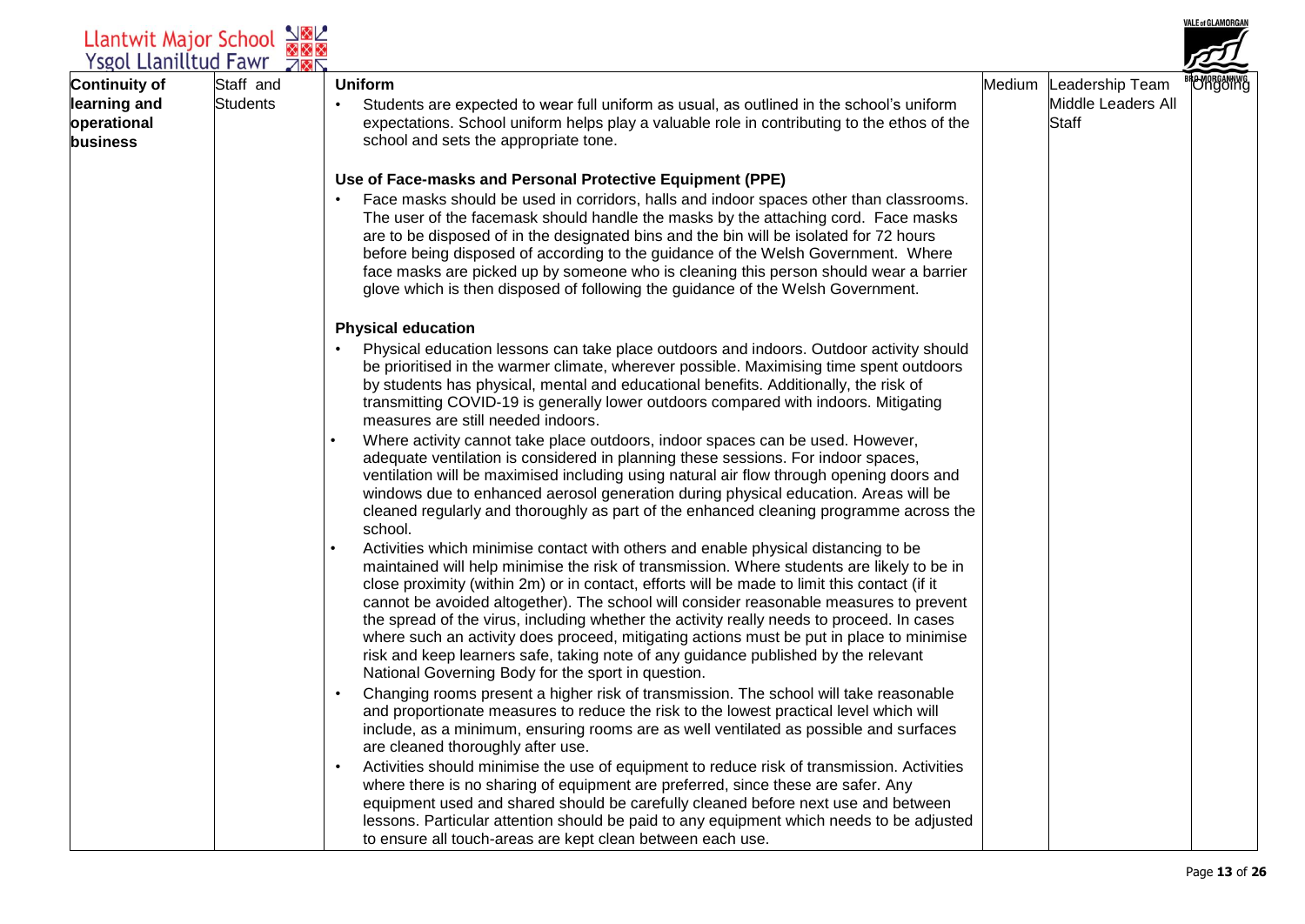| Llantwit Major School<br>Ysgol Llanilltud Fawr | $\frac{1}{2}$ $\frac{1}{2}$<br><b>785</b>                                                                                                                                                                                                                                                                                                                                                                                                                                                                                                                                                                                                                                                                                                                                                                                                                                                                                                                                                                                                                                              | <b>VALE of GLAMORGAN</b> |
|------------------------------------------------|----------------------------------------------------------------------------------------------------------------------------------------------------------------------------------------------------------------------------------------------------------------------------------------------------------------------------------------------------------------------------------------------------------------------------------------------------------------------------------------------------------------------------------------------------------------------------------------------------------------------------------------------------------------------------------------------------------------------------------------------------------------------------------------------------------------------------------------------------------------------------------------------------------------------------------------------------------------------------------------------------------------------------------------------------------------------------------------|--------------------------|
|                                                | There should be no sharing of water bottles.<br>Students will be expected to wash and dry their hands thoroughly before and after the<br>activity.<br>Face masks must not be worn whilst undertaking physical activity.<br>Both indoor and outdoor regulated gatherings can now take place. This includes team<br>sports fixtures. Arrangements are addressed in the relevant risk assessments and all<br>reasonable measures to minimise risk of exposure to coronavirus will be taken. Note is<br>taken of any guidance published by the relevant National Governing Body for the sport in<br>question.<br>All extra-curricular activities must have registers taken, with a copy shared with the main<br>office on the same day. The organiser must also keep a copy for their records for a period<br>of one week. This is designed to help identify close contacts in the event of a confirmed<br>case.<br>Inter school fixtures will take place following the guidance for the use of testing, hygiene,<br>face masks and registers that is included elsewhere in this document. |                          |
|                                                | <b>Organised activities for students</b><br>Attendance at organised activities for students, when they take place outside of the school<br>day and away from the school site, is not a matter the school would be expected to police.<br>However, it is likely that attendance at such activities would increase the number of<br>contacts children have.<br>Students and parents/carers should be mindful of their participation in these since they<br>may impact attendance at school in the event of a suspected case of COVID-19 at any<br>such organised activity. In this event, the school must be informed.                                                                                                                                                                                                                                                                                                                                                                                                                                                                   |                          |
|                                                | <b>Resources</b><br>Use of shared resources, especially in practical subjects, will be limited to reduce the risk<br>of transmission owing to high touched items. These should be wiped down before use with<br>separate classes, wherever possible.                                                                                                                                                                                                                                                                                                                                                                                                                                                                                                                                                                                                                                                                                                                                                                                                                                   |                          |
|                                                | <b>Visitors</b><br>Visitors to the school site, ranging from governors to parents, through to other guests will<br>be permitted as determined by the tier within the Local COVID-19 Infection Control<br>Decision Framework. When visiting the school, all visitors will be expected to wear a face-<br>mask unless they have medical exemption.<br>The school will ensure alternative arrangements are in place in the event visitors are not<br>permitted to enter the site. For example, virtual meetings to replace face-to-face meetings<br>for individuals or large groups,                                                                                                                                                                                                                                                                                                                                                                                                                                                                                                      |                          |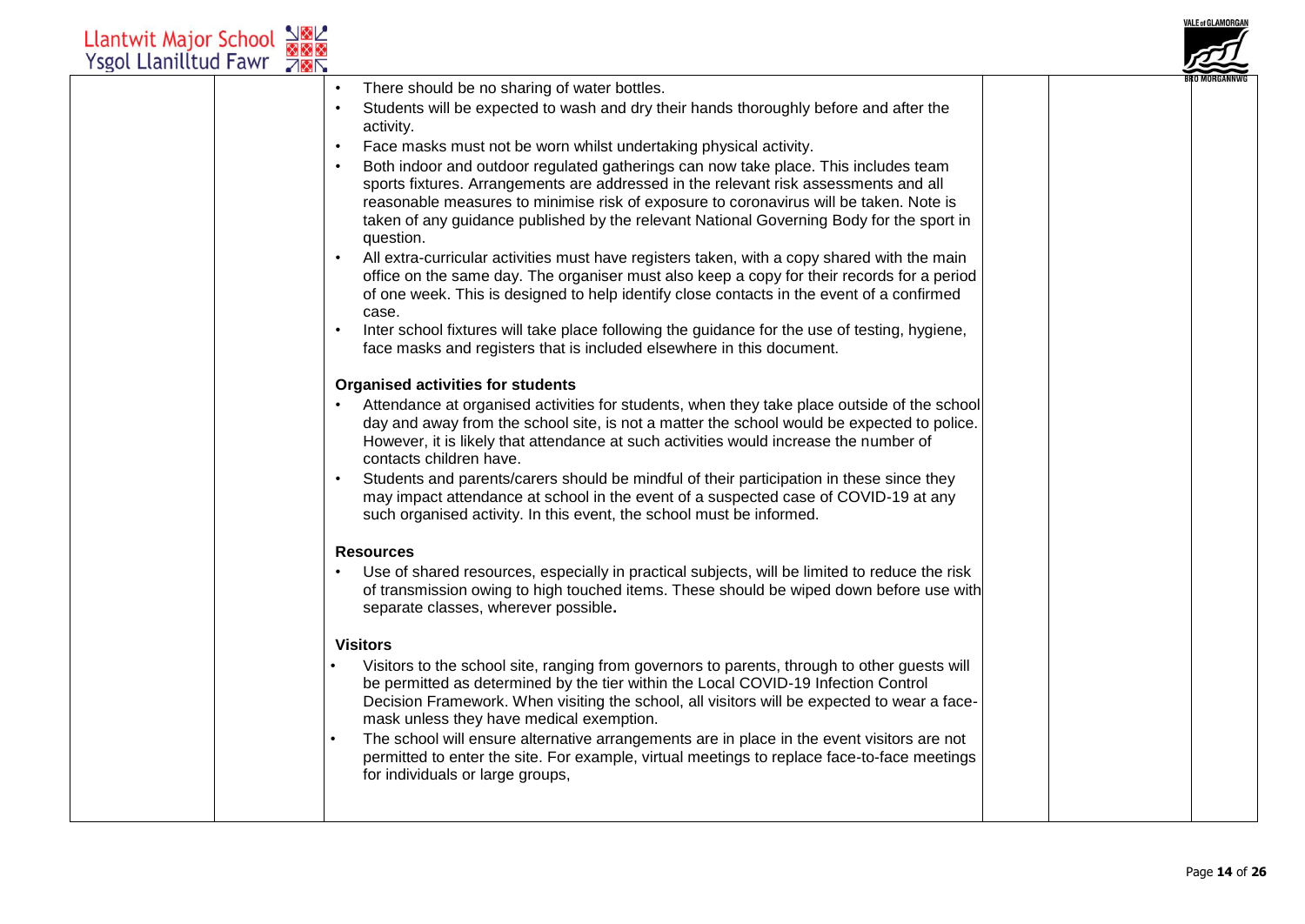| Llantwit Major School N图<br>Ysgol Llanilltud Fawr 78 |                                                                                                                                                                                                                                                                                                                                                                                                                                                                                                                                                                                                                                                                                                                                                                                                                                                                                                                                                                                                                                                                                                                                                                                                                                                                                                                                                                                                                                                                                                                                                                                                                                                                                                                                                                                                                                                                                                                                                                                                                                                                | /ALE 01 GLAMURGAN |
|------------------------------------------------------|----------------------------------------------------------------------------------------------------------------------------------------------------------------------------------------------------------------------------------------------------------------------------------------------------------------------------------------------------------------------------------------------------------------------------------------------------------------------------------------------------------------------------------------------------------------------------------------------------------------------------------------------------------------------------------------------------------------------------------------------------------------------------------------------------------------------------------------------------------------------------------------------------------------------------------------------------------------------------------------------------------------------------------------------------------------------------------------------------------------------------------------------------------------------------------------------------------------------------------------------------------------------------------------------------------------------------------------------------------------------------------------------------------------------------------------------------------------------------------------------------------------------------------------------------------------------------------------------------------------------------------------------------------------------------------------------------------------------------------------------------------------------------------------------------------------------------------------------------------------------------------------------------------------------------------------------------------------------------------------------------------------------------------------------------------------|-------------------|
|                                                      | <b>Planning for remote learning</b><br>The school will maintain a plan for students' continued education during a range<br>of operational contexts, from partial school closure to full operations. This is to<br>ensure there is minimal disruption to students' learning. This includes a plan to<br>monitor students' learning while not in school. Where appropriate, the school will<br>update its distance/remote learning guide, which takes into account latest Welsh<br>Government guidance.<br>Where required, the school will issue devices to those students who do not have<br>access to either a tablet or laptop at home.<br>In the event of transfer to remote learning, the school will issue clear<br>expectations for asynchronous and synchronous learning and all staff/students<br>are expected to follow these for their own safeguarding. Remote learning will<br>follow the published timetable, which may include a balance of synchronous and<br>asynchronous lessons.<br>Clear reinforced messages about student behaviour expectations are made<br>visible and adhered to at all times, even while working remotely.<br>Where appropriate, the school may need to update home-working guidance to all<br>staff, especially those who are working remotely.<br>Staff at school will ensure regular contact with students, as they would ordinarily<br>on site, who are working remotely to support wellbeing. The leadership team and<br>middle leaders will undertake wellbeing contact with all staff, on a periodic basis,<br>during periods of remote-working where the school is in decreased operations.<br>School will continue to provide bespoke training to support staff in preparation<br>and delivery of (asynchronous and synchronous) distance learning<br>In the event of transfer to remote learning, as part of decreased operations, the<br>school may make provision for children of critical key workers and vulnerable<br>students. Determination of the eligible categories will be agreed in line with the | Ongoing           |
|                                                      | local authority, who in turn will refer to Welsh Government guidance<br>Catering<br>In these exceptional circumstances, compliance with the Healthy Eating in<br>Schools Regulations may cause increased challenges<br>School will make every effort to ensure the food provided to students is as<br>healthy and nutritious as possible.<br><b>Free School Meals</b><br>Welsh Government will continue to make funding available to local authorities so<br>that they can make free school meal provision to eligible students who are not<br>required to attend school premises because they are self-isolating as a result of<br>COVID-19.                                                                                                                                                                                                                                                                                                                                                                                                                                                                                                                                                                                                                                                                                                                                                                                                                                                                                                                                                                                                                                                                                                                                                                                                                                                                                                                                                                                                                  |                   |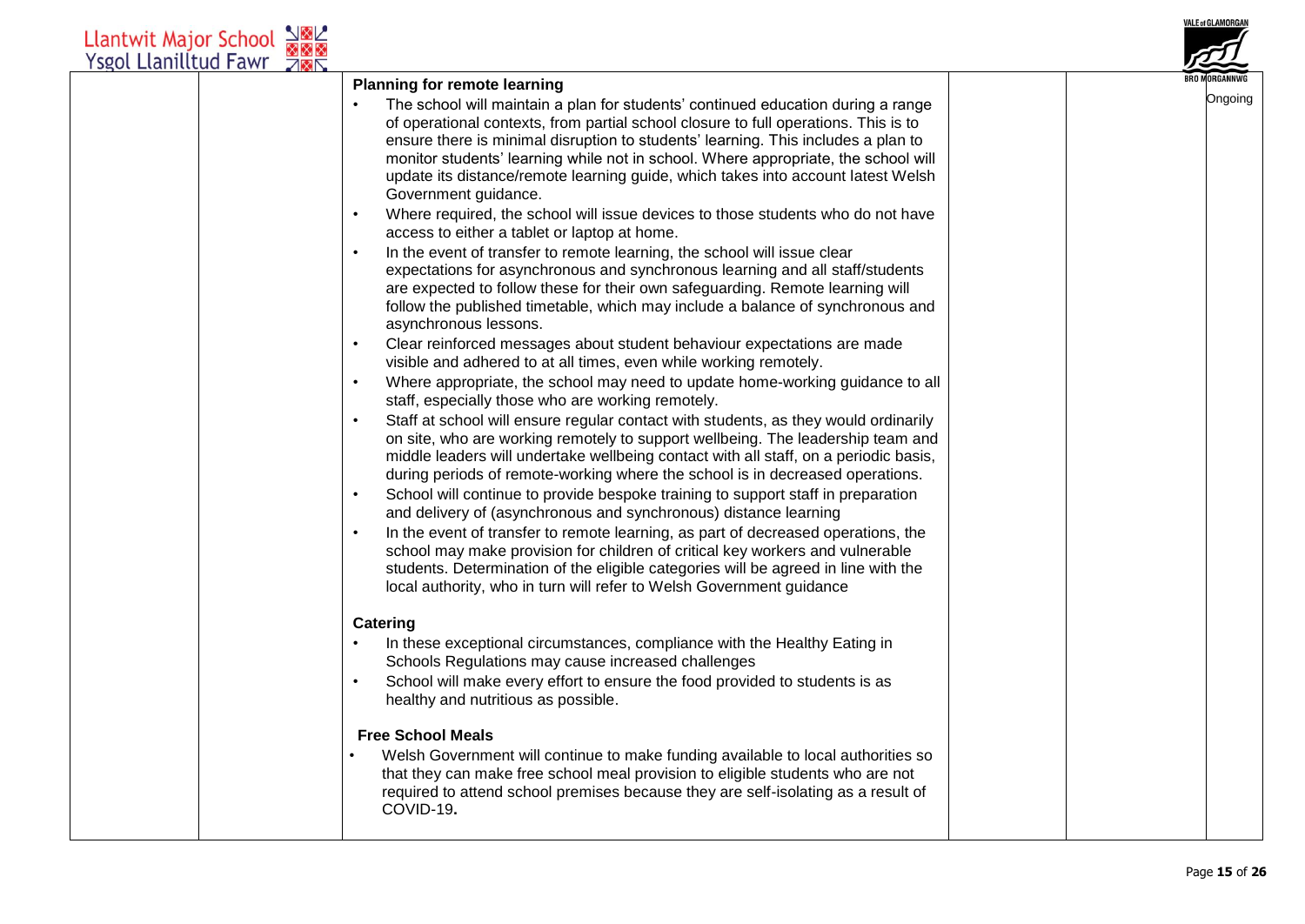|                                                                           |                                                                                                                                                                                                                                                                                                                                                                                                                                                                                                                                                                                                                                                                                                                                                                                                                                                                                                                                                                                                                                                                 |                                                       |                                                                                                     | /ALE 01 GLAMUKGAN |
|---------------------------------------------------------------------------|-----------------------------------------------------------------------------------------------------------------------------------------------------------------------------------------------------------------------------------------------------------------------------------------------------------------------------------------------------------------------------------------------------------------------------------------------------------------------------------------------------------------------------------------------------------------------------------------------------------------------------------------------------------------------------------------------------------------------------------------------------------------------------------------------------------------------------------------------------------------------------------------------------------------------------------------------------------------------------------------------------------------------------------------------------------------|-------------------------------------------------------|-----------------------------------------------------------------------------------------------------|-------------------|
| All staff &<br>students<br>Burns,<br>smoke<br>inhalation,<br>asphyxiation | Fire alarm checks to be carried out as normal.<br>Fire doors should not be wedged open unless done so with an appropriate hold<br>open device that is connected to the fire alarm system.<br>Headteacher will ensure fire risk assessment is up-to-date and any outstanding<br>work undertaken.                                                                                                                                                                                                                                                                                                                                                                                                                                                                                                                                                                                                                                                                                                                                                                 | Medium                                                | Fire safety<br>advice is<br>available<br>from the<br>Vale of<br>Glamorgan<br>Fire safety<br>officer | Ongoing           |
| Staff &<br>students                                                       | Lack of supervision might increase accidents and increase contact. School<br>will maintain supervision levels as far as practicable at all times. The school<br>identifies back-up staff and utilises rotas to cover access times including<br>premises staff / cleaners.<br>• The redeployment of staff will be undertaken where necessary.                                                                                                                                                                                                                                                                                                                                                                                                                                                                                                                                                                                                                                                                                                                    | Medium                                                | Leadership<br>team                                                                                  | Ongoing           |
| Staff and<br>students                                                     | PE staff to supervise students during lessons.<br>Duty staff to supervise students during break and lunch.<br>No food to be taken on to the 3G pitch. Daily cleaning of the 3G pitch.                                                                                                                                                                                                                                                                                                                                                                                                                                                                                                                                                                                                                                                                                                                                                                                                                                                                           | PE staff<br>Duty<br>staff<br>LMT, WJ and<br><b>GP</b> | <b>Business Manager</b>                                                                             | Ongoing           |
| Staff<br><b>Students</b><br>Contractors<br><b>Visitors</b>                | School communicates clearly the messages regarding the tiered approach to<br>control measures, as outlined in Local COVID-19 Infection Control Decision<br>Framework (Appendix 1). This indicates the necessary opportunities for<br>physical presence of visitors, contractors, governors, parents/carers on site, as<br>indicated by local need. At all times, the school will seek to reduce the risk of<br>transmission by:<br>promoting the use of 'virtual' meetings via Google Meet. The only exception<br>a)<br>to this is where families do not have equipment;<br>students, staff, parents/carers or any visitors to the school site are informed<br>b)<br>not to enter the school if they are displaying any symptoms of coronavirus;<br>and<br>school to keep students and parents/carers adequately updated about any<br>C)<br>changes to infection control procedures as necessary.<br>The school communicates with parents/carers via letter/email regarding any<br>updates to school procedures which are affected by the coronavirus pandemic. | Medium                                                | Leadership Team                                                                                     | Ongoing           |
|                                                                           | Llantwit Major School<br>Ysgol Llanilltud Fawr                                                                                                                                                                                                                                                                                                                                                                                                                                                                                                                                                                                                                                                                                                                                                                                                                                                                                                                                                                                                                  | 2882<br>8882<br>782                                   | Where possible, in the event of a change of tier the school will provide 48 hours of                |                   |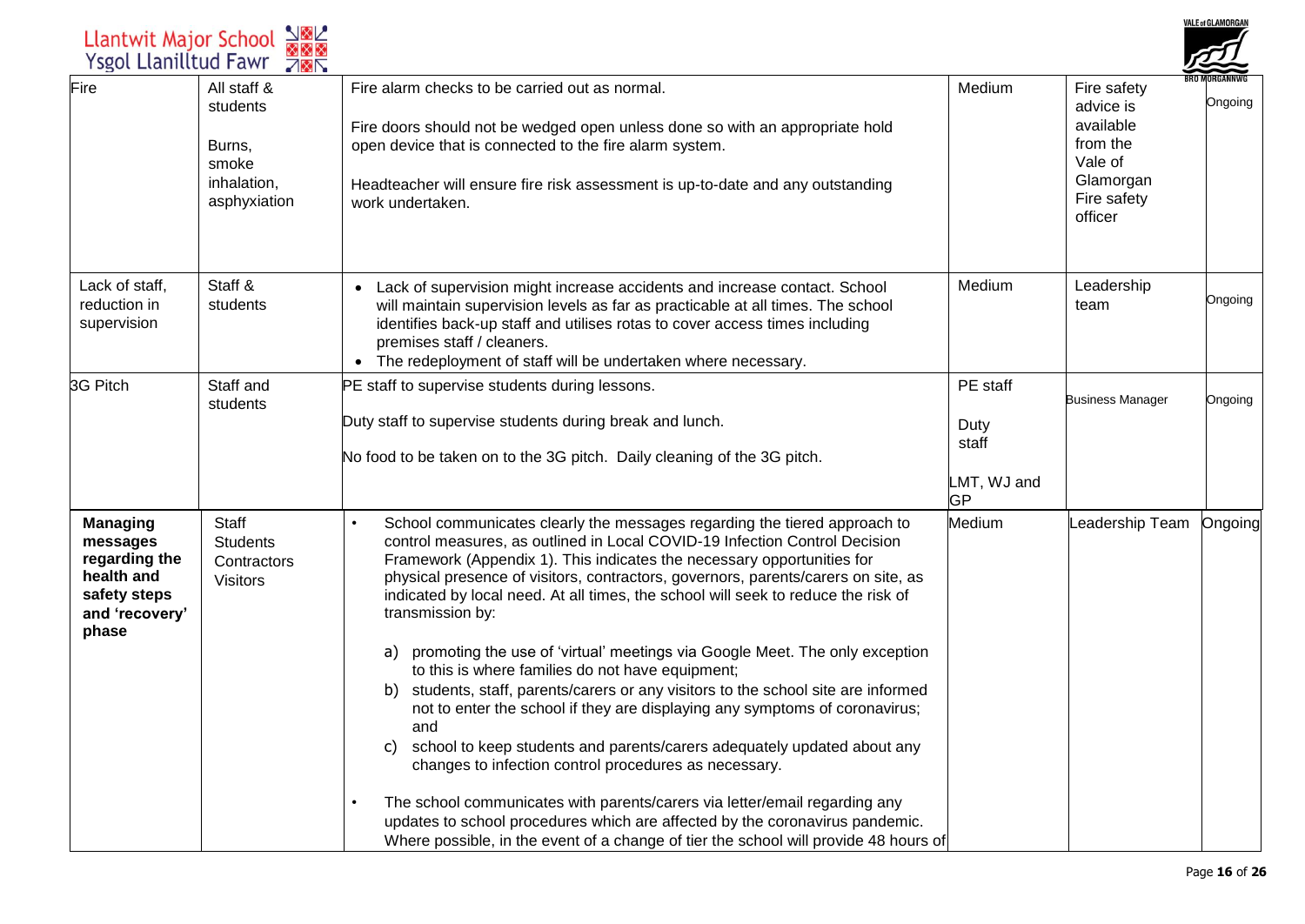|                                           | Llantwit Major School N图<br>Ysgol Llanilltud Fawr 7图 |                                                                                                                                                                                                                                                                                                     |        |                                      | <b>VALE of GLAMORGAN</b> |
|-------------------------------------------|------------------------------------------------------|-----------------------------------------------------------------------------------------------------------------------------------------------------------------------------------------------------------------------------------------------------------------------------------------------------|--------|--------------------------------------|--------------------------|
|                                           |                                                      | notice to parents/carers. Unless indicated by public health officials, it is<br>anticipated that the school will remain in a revised tier for a period of, at least,<br>three school weeks. During this time, the school will provide 48 hours of notice<br>where a change of tier will take place. |        |                                      |                          |
| <b>Emergencies and Staff</b><br>first aid | <b>Students</b>                                      | The school will ensure its health and safety policy meets requirements in light of<br>coronavirus (COVID-19).                                                                                                                                                                                       | Medium | <b>HR Advisor</b><br>Wellbeing Lead, | Ongoing                  |
|                                           | <b>Contractors Visitors</b>                          | The school will ensure there are suitable arrangements in place for first aid<br>support and availability.                                                                                                                                                                                          |        | Administrative<br>team               |                          |
|                                           |                                                      | The school will account for availability of trained first aiders or emergency<br>personnel in the development of work patterns for staff.                                                                                                                                                           |        |                                      |                          |
|                                           |                                                      | All first aid equipment and provisions will be fully stocked and monitored on a<br>weekly basis.                                                                                                                                                                                                    |        |                                      |                          |
|                                           |                                                      | All necessary accident forms will be completed, as required, in line with the<br>standard procedures.                                                                                                                                                                                               |        |                                      |                          |
|                                           |                                                      | The school will ensure all students' emergency contact details are up-to-date,<br>including alternative emergency contact details, where required.                                                                                                                                                  |        |                                      |                          |
|                                           |                                                      | Termly fire-evacuation drills will be reinstated and recorded, in line with<br>standard operating procedures.                                                                                                                                                                                       |        |                                      |                          |
|                                           |                                                      | Students' parents/carers are contacted as soon as practicable in the event of<br>an emergency. Students' alternative contacts to be contacted where a primary<br>emergency contact cannot be contacted                                                                                              |        |                                      |                          |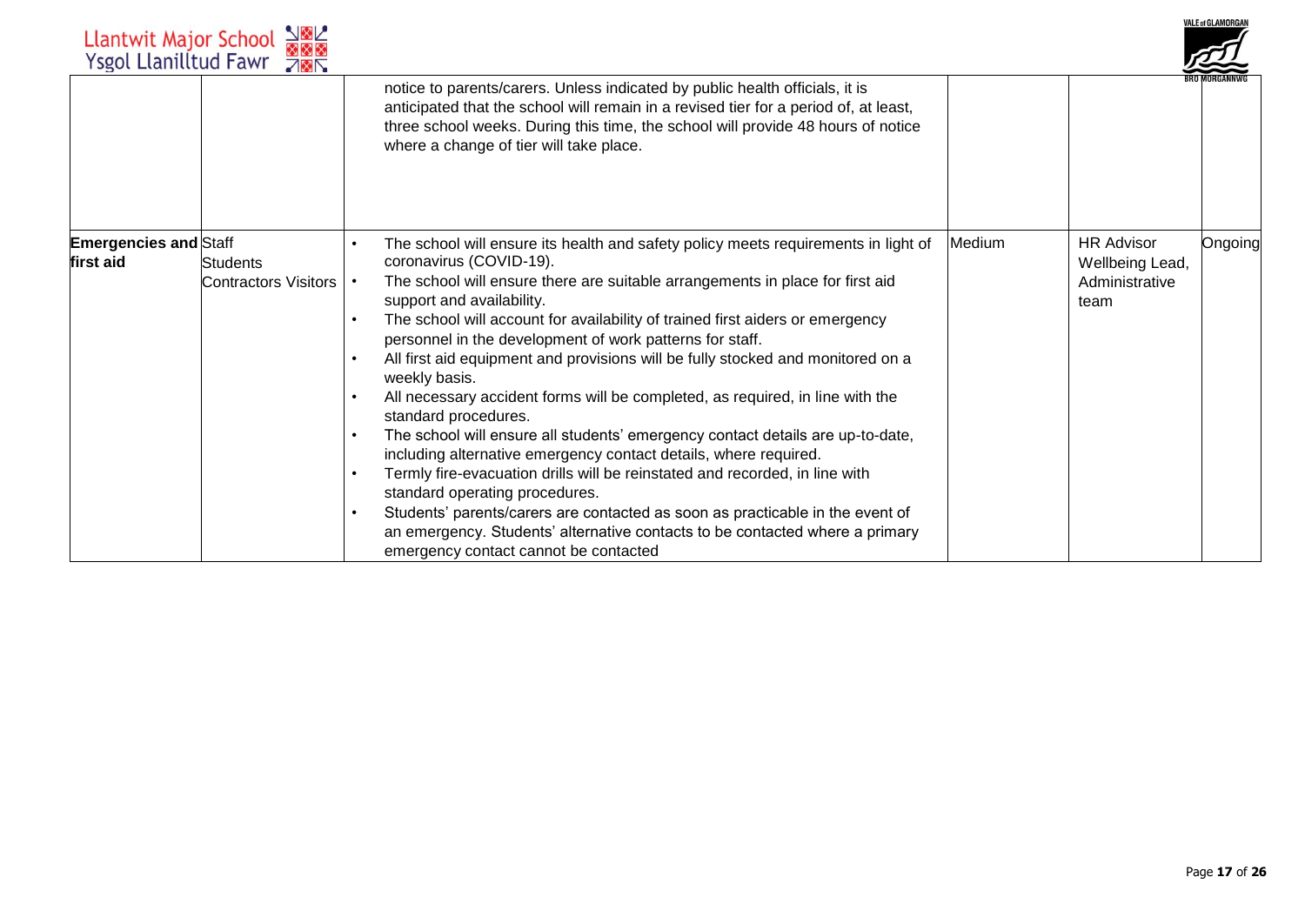



Summary of school management of the risks of assessment.

| Assemblies are one year group, grouped by forms and spaced in the main hall, gym or canteen. Students wear masks during the assembly.  |
|----------------------------------------------------------------------------------------------------------------------------------------|
| Lateral flow testing to take place twice per week at home.                                                                             |
| Smaller events remain and offered as face-to-face where social distancing is possible. Mentoring is an example.                        |
| Educational day visits and extra-curricular activities are permitted.                                                                  |
| Only those residential visits authorised by public health officials, as identified within local and national guidance, are permitted.  |
| Extra-curricular sporting activities involving other schools are permitted.                                                            |
| Face masks are not required for staff and students in classrooms.                                                                      |
| Face masks are worn on school transport in line with local and national guidance.                                                      |
| Face masks are worn by staff and students in corridors, the hall, the canteen and in communal areas.                                   |
| Students and staff with exemptions will not be required to wear a face mask. Any person may use a face covering if they wish to do so. |
| Students follow the one way system in the school.                                                                                      |
| Staff maintain 2m social distance, insofar as reasonable and practicable.                                                              |
| In lessons, staff teach from front of class, making greater use of classroom technology (such as a visualizer).                        |
| Students are encouraged to maintain 2m social distance, where reasonably possible.                                                     |
| Identified capacity limits are placed on all staff rooms.                                                                              |
| Whole staff INSET sessions take place virtually.                                                                                       |
| Where meetings are face-to-face, staff are encouraged to sit forward facing to limit direct contact.                                   |
| Face masks are required where staff working in close proximity, unless a face mask exemption is in place.                              |
| Visitors and contractors are permitted on the school site. Visitors wear a face mask when inside the school site, unless exempt.       |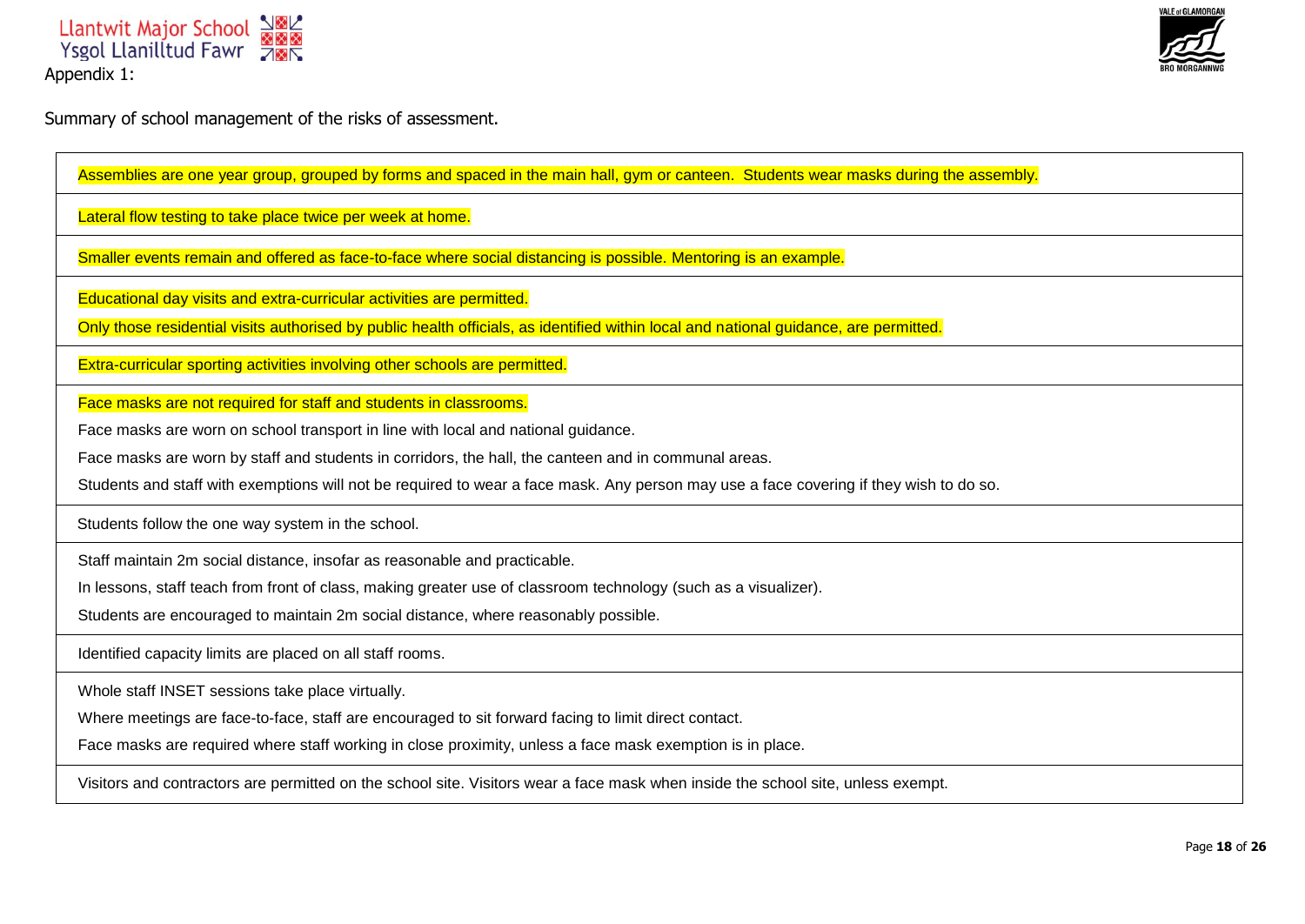



| What are the<br>hazards?                        | Who might<br>be harmed   | What are you already doing?                                                                                                                                                                                                                    | <b>What further</b><br>action is             | <b>Action</b><br>by  | <b>Action by</b><br>when | <b>Date action</b><br>completed |
|-------------------------------------------------|--------------------------|------------------------------------------------------------------------------------------------------------------------------------------------------------------------------------------------------------------------------------------------|----------------------------------------------|----------------------|--------------------------|---------------------------------|
|                                                 | and how?                 |                                                                                                                                                                                                                                                | necessary?                                   | whom                 |                          |                                 |
| Injury                                          | <b>Student</b>           | Training for the sport.<br>$\bullet$<br>Advice for good behaviour.<br>$\bullet$<br>Monitoring good behaviour<br>$\bullet$<br>First aid training for staff<br>$\bullet$<br>Collection of contact details and medical<br>conditions for students | Monitor and improve<br>$\bullet$<br>practice | JC and<br><b>LMT</b> | Ongoing                  | Ongoing                         |
| Stray<br>students                               | <b>Student</b>           | Advice for good behaviour.<br>$\bullet$<br>Monitoring good behaviour<br>$\bullet$                                                                                                                                                              | Monitor and improve<br>$\bullet$<br>practice | JC and<br><b>LMT</b> | Ongoing                  | Ongoing                         |
| Covid19<br>transmission<br>within the<br>team   | Students and<br>teachers | Students to complete LFT thrice weekly<br>$\bullet$<br>Students to wear masks on buses<br>$\bullet$<br>Team to be assembled out of doors as<br>$\bullet$<br>much as possible                                                                   | Monitor and improve<br>$\bullet$<br>practice | JC and<br><b>LMT</b> | Ongoing                  | Ongoing                         |
| Covid19<br>transmission<br>between the<br>teams | Students and<br>teachers | Schools to communicate concerning the<br>$\bullet$<br>incidence of Covid19 transmission<br>Cancellation of fixtures if Covid19<br>$\bullet$<br>transmission cases reach 10% of the year<br>group                                               | Monitor and improve<br>$\bullet$<br>practice | JC and<br><b>LMT</b> | Ongoing                  | Ongoing                         |
|                                                 |                          |                                                                                                                                                                                                                                                |                                              |                      |                          |                                 |
|                                                 |                          |                                                                                                                                                                                                                                                |                                              |                      |                          |                                 |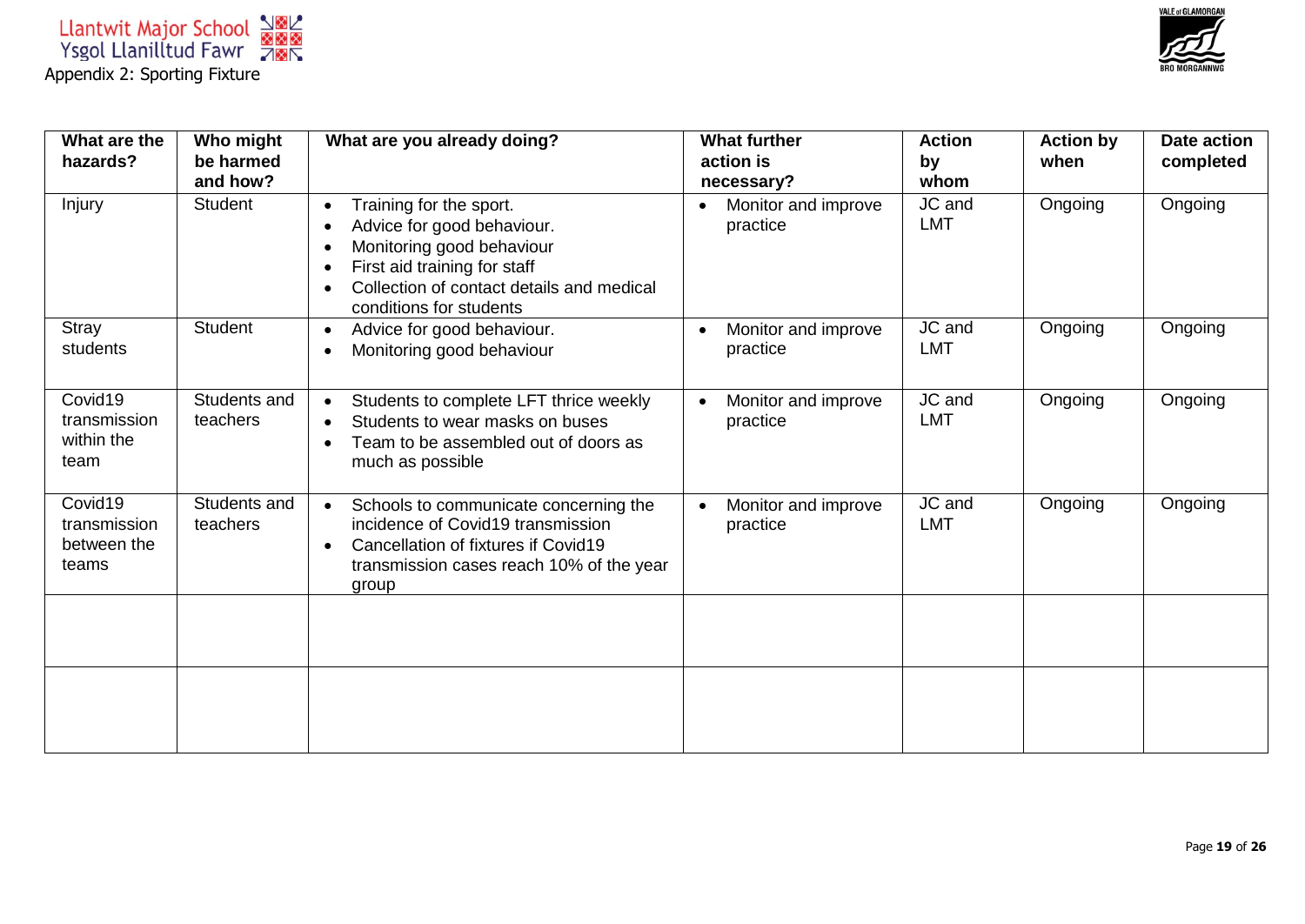

Appendix 3: Choir

| What are the<br>hazards?                                        | Who might<br>be harmed<br>and how? | What are you already doing?                                                                                                                                                                                                                                                                                                                                                                                                                      | What further action is<br>necessary?         | <b>Action by</b><br>whom | <b>Action</b><br>by<br>when | <b>Date</b><br>action<br>completed |
|-----------------------------------------------------------------|------------------------------------|--------------------------------------------------------------------------------------------------------------------------------------------------------------------------------------------------------------------------------------------------------------------------------------------------------------------------------------------------------------------------------------------------------------------------------------------------|----------------------------------------------|--------------------------|-----------------------------|------------------------------------|
| Injury                                                          | <b>Student</b>                     | Warm up to sing<br>$\bullet$                                                                                                                                                                                                                                                                                                                                                                                                                     | Monitor and improve<br>practice              | HAT and<br><b>LMT</b>    | Ongoing                     | Ongoing                            |
| Stray<br>students                                               | <b>Student</b>                     | Advice for good behaviour.<br>$\bullet$<br>Monitoring good behaviour<br>$\bullet$                                                                                                                                                                                                                                                                                                                                                                | Monitor and improve<br>practice              | HAT and<br><b>LMT</b>    | Ongoing                     | Ongoing                            |
| Covid19<br>transmission<br>within the<br>Choir                  | Students and<br>teachers           | Students to complete LFT thrice weekly<br>$\bullet$<br>Choir to space during practice<br>$\bullet$<br>Practices conducted in well ventilated<br>$\bullet$<br>spaces<br>Students to wear masks on buses                                                                                                                                                                                                                                           | Monitor and improve<br>$\bullet$<br>practice | HAT and<br><b>LMT</b>    | Ongoing                     | Ongoing                            |
| Covid19<br>transmission<br>between the<br>Choir and<br>audience | Students and<br>teachers           | Communicate with SLT concerning the<br>$\bullet$<br>incidence of Covid19 transmission<br>Cancellation of events if Covid19<br>$\bullet$<br>transmission cases reach 10% of the year<br>group or choir group<br>Audience separated by 2m between each<br>$\bullet$<br>home grouping<br>Audience at 4m from the choir<br>$\bullet$<br>Audience with to take LFT before<br>$\bullet$<br>attending<br>Audience with Covid19 not allowed to<br>attend | Monitor and improve<br>practice              | HAT and<br><b>LMT</b>    | Ongoing                     | Ongoing                            |

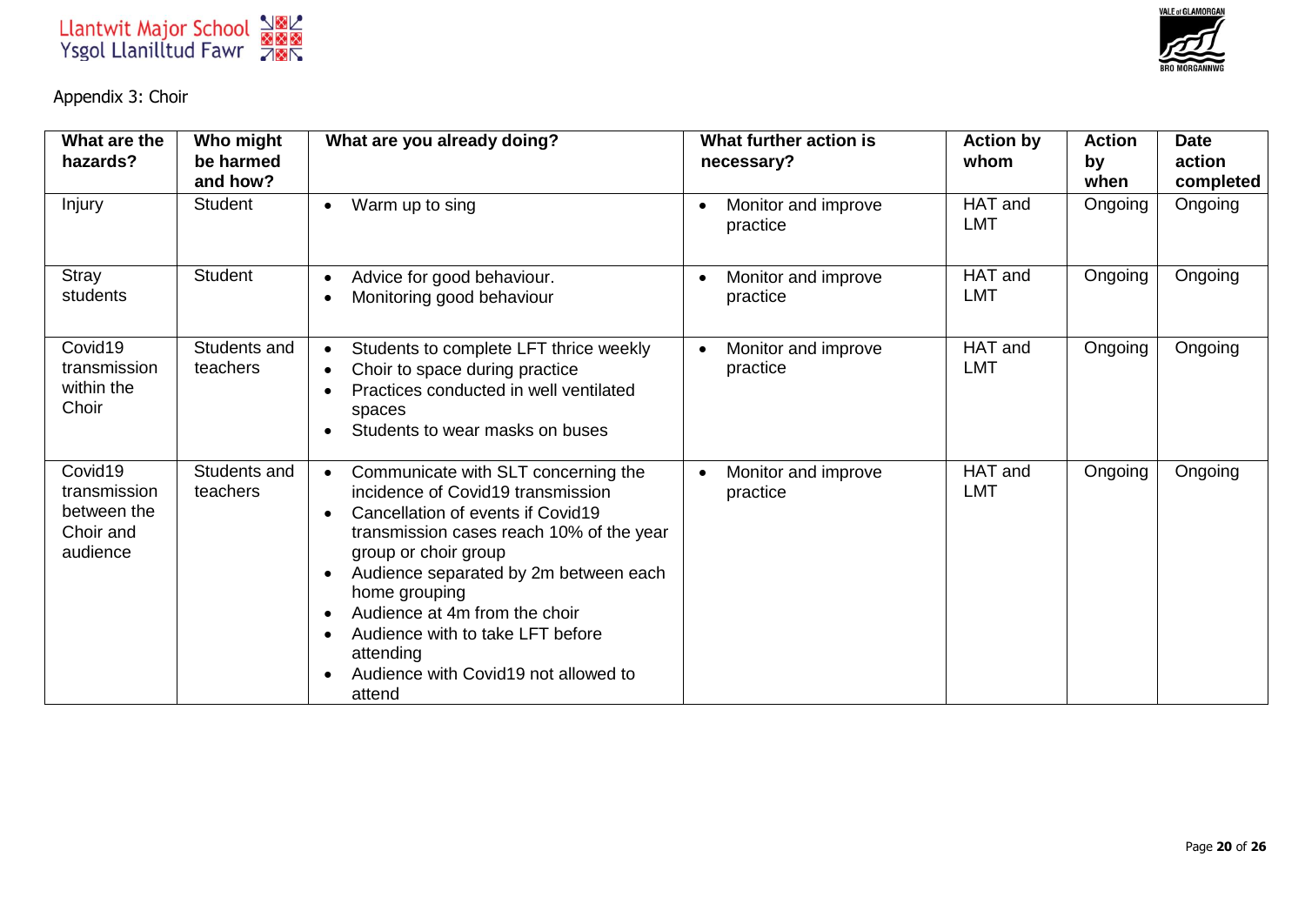



| What are the<br>hazards?                                        | Who might<br>be harmed<br>and how? | What are you already doing?                                                                                                                                                                                                                                                                                                                                                                                                                            | What further action is<br>necessary?         | <b>Action by</b><br>whom | <b>Action by</b><br>when | <b>Date action</b><br>completed |
|-----------------------------------------------------------------|------------------------------------|--------------------------------------------------------------------------------------------------------------------------------------------------------------------------------------------------------------------------------------------------------------------------------------------------------------------------------------------------------------------------------------------------------------------------------------------------------|----------------------------------------------|--------------------------|--------------------------|---------------------------------|
| Injury                                                          | <b>Student</b>                     | Warm up to sing<br>$\bullet$<br>Warm up to dance                                                                                                                                                                                                                                                                                                                                                                                                       | Monitor and improve<br>practice              | HAT and<br><b>LMT</b>    | Ongoing                  | Ongoing                         |
| Stray<br>students                                               | <b>Student</b>                     | Advice for good behaviour.<br>$\bullet$<br>Monitoring good behaviour<br>٠                                                                                                                                                                                                                                                                                                                                                                              | Monitor and improve<br>$\bullet$<br>practice | HAT and<br><b>LMT</b>    | Ongoing                  | Ongoing                         |
| Covid19<br>transmission<br>within the<br>Choir                  | Students and<br>teachers           | Students to complete LFT thrice weekly<br>$\bullet$<br>Show cast to space during practice<br>$\bullet$<br>Practices conducted in well ventilated<br>spaces                                                                                                                                                                                                                                                                                             | Monitor and improve<br>$\bullet$<br>practice | HAT and<br><b>LMT</b>    | Ongoing                  | Ongoing                         |
| Covid19<br>transmission<br>between the<br>Choir and<br>audience | Students and<br>teachers           | Communicate with SLT concerning the<br>$\bullet$<br>incidence of Covid19 transmission<br>Cancellation of events if Covid19<br>$\bullet$<br>transmission cases reach 10% of the year<br>group or choir group<br>Audience separated by 2m between each<br>$\bullet$<br>home grouping<br>Audience at 4m from the performance<br>$\bullet$<br>Audience with to take LFT before<br>$\bullet$<br>attending<br>Audience with Covid19 not allowed to<br>attend | Monitor and improve<br>$\bullet$<br>practice | HAT and<br><b>LMT</b>    | Ongoing                  | Ongoing                         |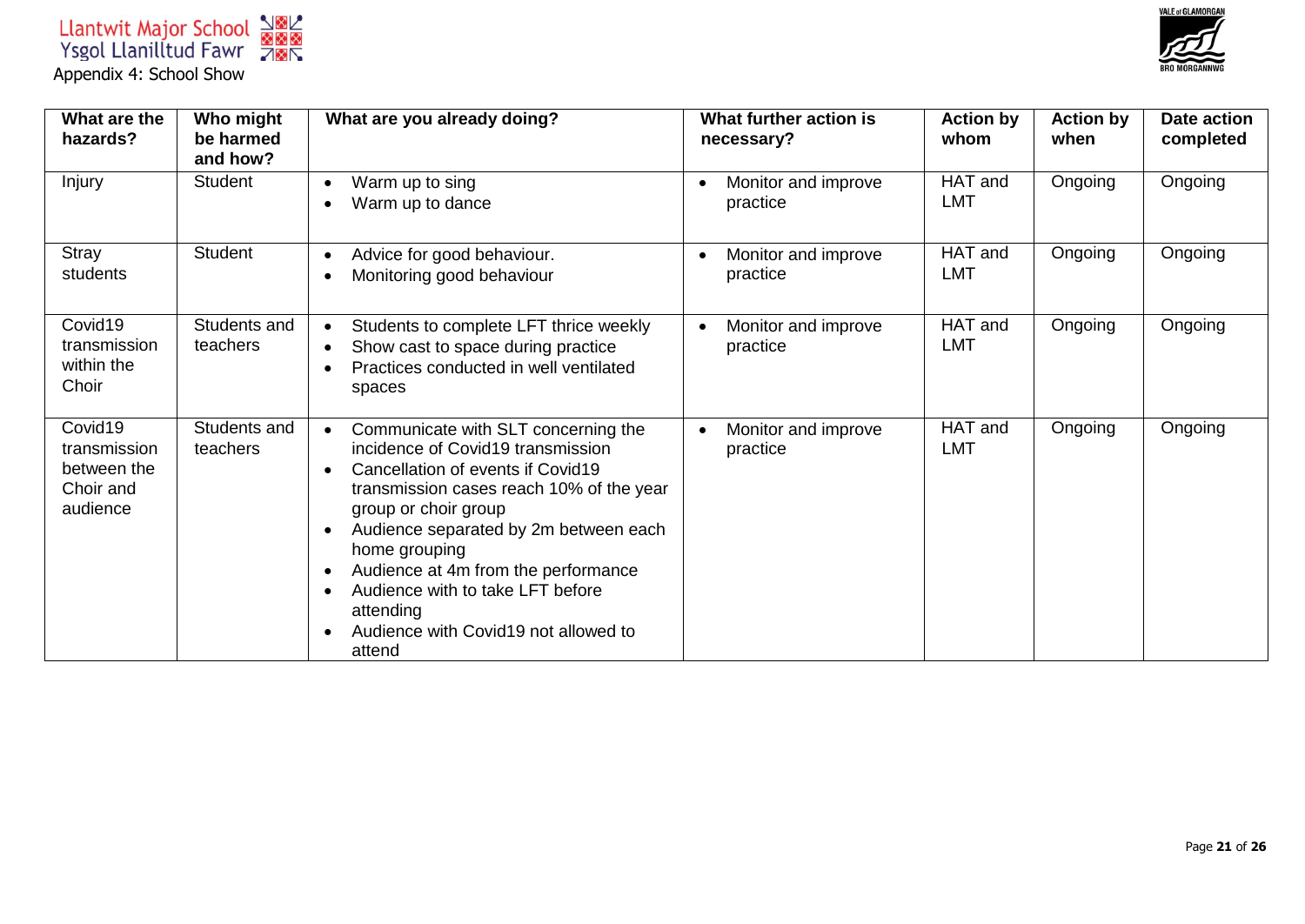

| What are the<br>hazards?                                                         | Who might<br>be harmed<br>and how? | What are you already doing?                                                                                                                                                                                                                                             | What further action is<br>necessary?         | <b>Action by</b><br>whom | <b>Action</b><br>by when | <b>Date action</b><br>completed |
|----------------------------------------------------------------------------------|------------------------------------|-------------------------------------------------------------------------------------------------------------------------------------------------------------------------------------------------------------------------------------------------------------------------|----------------------------------------------|--------------------------|--------------------------|---------------------------------|
| Injury                                                                           | <b>Student</b>                     | Training for the event.<br>$\bullet$<br>Advice for good behaviour.<br>$\bullet$<br>Monitoring good behaviour<br>$\bullet$<br>First aid training for staff<br>$\bullet$<br>Collection of contact details and medical<br>$\bullet$<br>conditions for students             | Monitor and improve<br>$\bullet$<br>practice | <b>LMT</b>               | Ongoing                  | Ongoing                         |
| Stray<br>students                                                                | <b>Student</b>                     | Advice for good behaviour.<br>$\bullet$<br>Monitoring good behaviour<br>$\bullet$                                                                                                                                                                                       | Monitor and improve<br>$\bullet$<br>practice | <b>LMT</b>               | Ongoing                  | Ongoing                         |
| Covid19<br>transmission<br>within the trip<br>attendees                          | Students and<br>teachers           | Students to complete LFT thrice weekly<br>$\bullet$<br>Students to wear masks on buses<br>$\bullet$<br>Trip attendees to be assembled out of<br>doors as much as possible                                                                                               | Monitor and improve<br>practice              | <b>LMT</b>               | Ongoing                  | Ongoing                         |
| Covid19<br>transmission<br>between the<br>teams and<br>the hosts at<br>the venue | Students and<br>teachers           | School to consider the incidence of<br>$\bullet$<br>Covid19 transmission<br>Cancellation of trip if Covid19<br>$\bullet$<br>transmission cases reach 10% of the year<br>group<br>Covid19 cases at the venue will result in<br>$\bullet$<br>the cancellation of the trip | Monitor and improve<br>$\bullet$<br>practice | <b>LMT</b>               | Ongoing                  | Ongoing                         |
|                                                                                  |                                    |                                                                                                                                                                                                                                                                         |                                              |                          |                          |                                 |
|                                                                                  |                                    |                                                                                                                                                                                                                                                                         |                                              |                          |                          |                                 |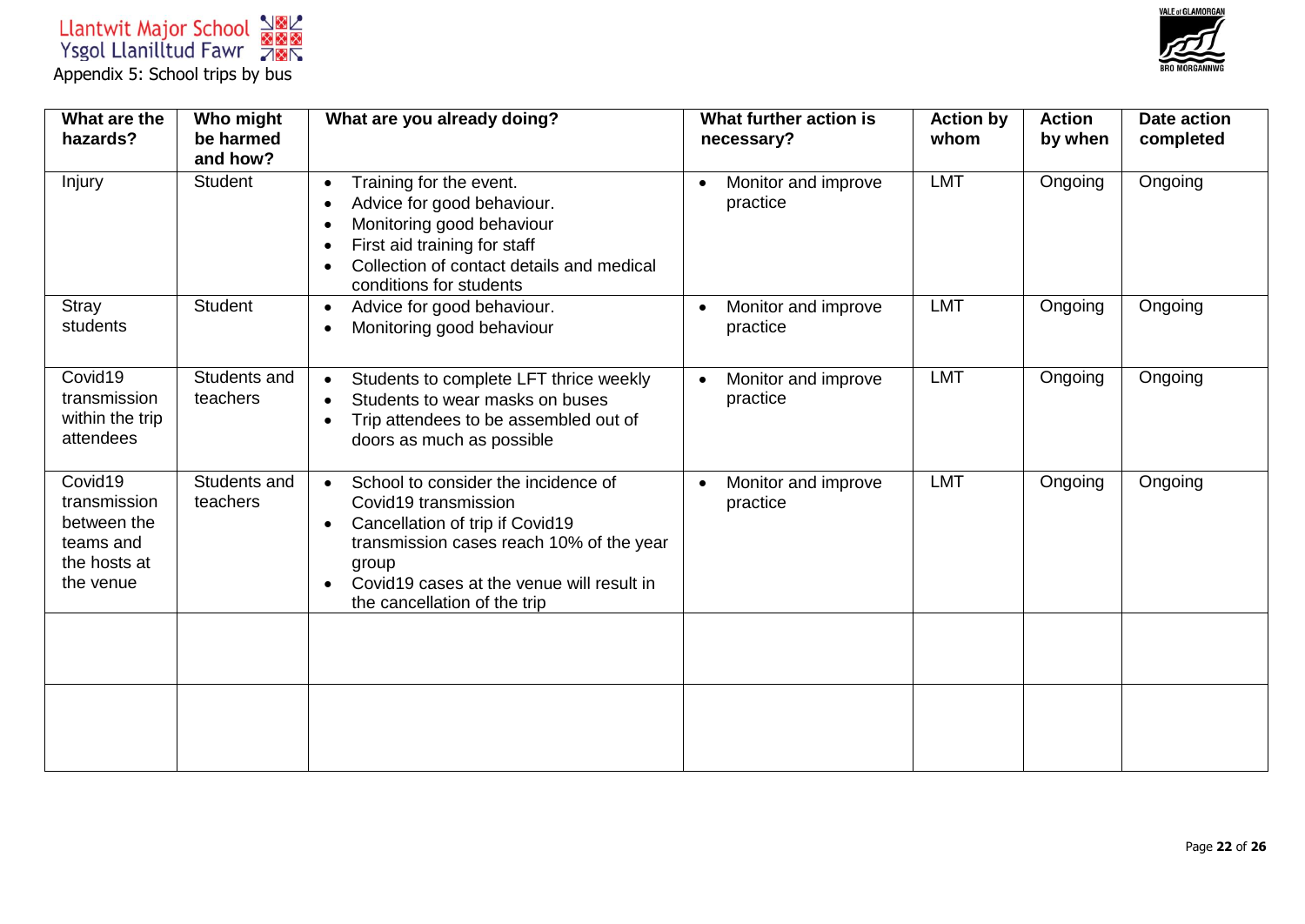

| What are the<br>hazards?                                                         | Who might<br>be harmed<br>and how? | What are you already doing?                                                                                                                                                                                                                                                                            | What further action is<br>necessary?         | <b>Action by</b><br>whom | <b>Action</b><br>by when | <b>Date action</b><br>completed |
|----------------------------------------------------------------------------------|------------------------------------|--------------------------------------------------------------------------------------------------------------------------------------------------------------------------------------------------------------------------------------------------------------------------------------------------------|----------------------------------------------|--------------------------|--------------------------|---------------------------------|
| Injury                                                                           | <b>Student</b>                     | Training for the event.<br>$\bullet$<br>Advice for good behaviour.<br>$\bullet$<br>Monitoring good behaviour<br>$\bullet$<br>First aid training for staff<br>$\bullet$<br>Collection of contact details and medical<br>$\bullet$<br>conditions for students                                            | Monitor and improve<br>practice              | <b>LMT</b>               | Ongoing                  | Ongoing                         |
| Stray<br>students                                                                | <b>Student</b>                     | Advice for good behaviour<br>$\bullet$<br>Monitoring good behaviour<br>$\bullet$                                                                                                                                                                                                                       | Monitor and improve<br>$\bullet$<br>practice | <b>LMT</b>               | Ongoing                  | Ongoing                         |
| Covid19<br>transmission<br>within the trip<br>attendees                          | Students and<br>teachers           | Students to complete LFT thrice weekly<br>$\bullet$<br>Students to wear masks for indoor spaces<br>$\bullet$<br>Trip attendees to be assembled out of<br>$\bullet$<br>doors as much as possible                                                                                                        | Monitor and improve<br>$\bullet$<br>practice | <b>LMT</b>               | Ongoing                  | Ongoing                         |
| Covid19<br>transmission<br>between the<br>teams and<br>the hosts at<br>the venue | Students and<br>teachers           | School to consider the incidence of<br>$\bullet$<br>Covid19 transmission in the school and<br>the venue<br>Cancellation of trip if Covid19<br>$\bullet$<br>transmission cases reach 10% of the year<br>group<br>Covid19 cases at the venue will result in<br>$\bullet$<br>the cancellation of the trip | Monitor and improve<br>practice              | <b>LMT</b>               | Ongoing                  | Ongoing                         |
|                                                                                  |                                    |                                                                                                                                                                                                                                                                                                        |                                              |                          |                          |                                 |
|                                                                                  |                                    |                                                                                                                                                                                                                                                                                                        |                                              |                          |                          |                                 |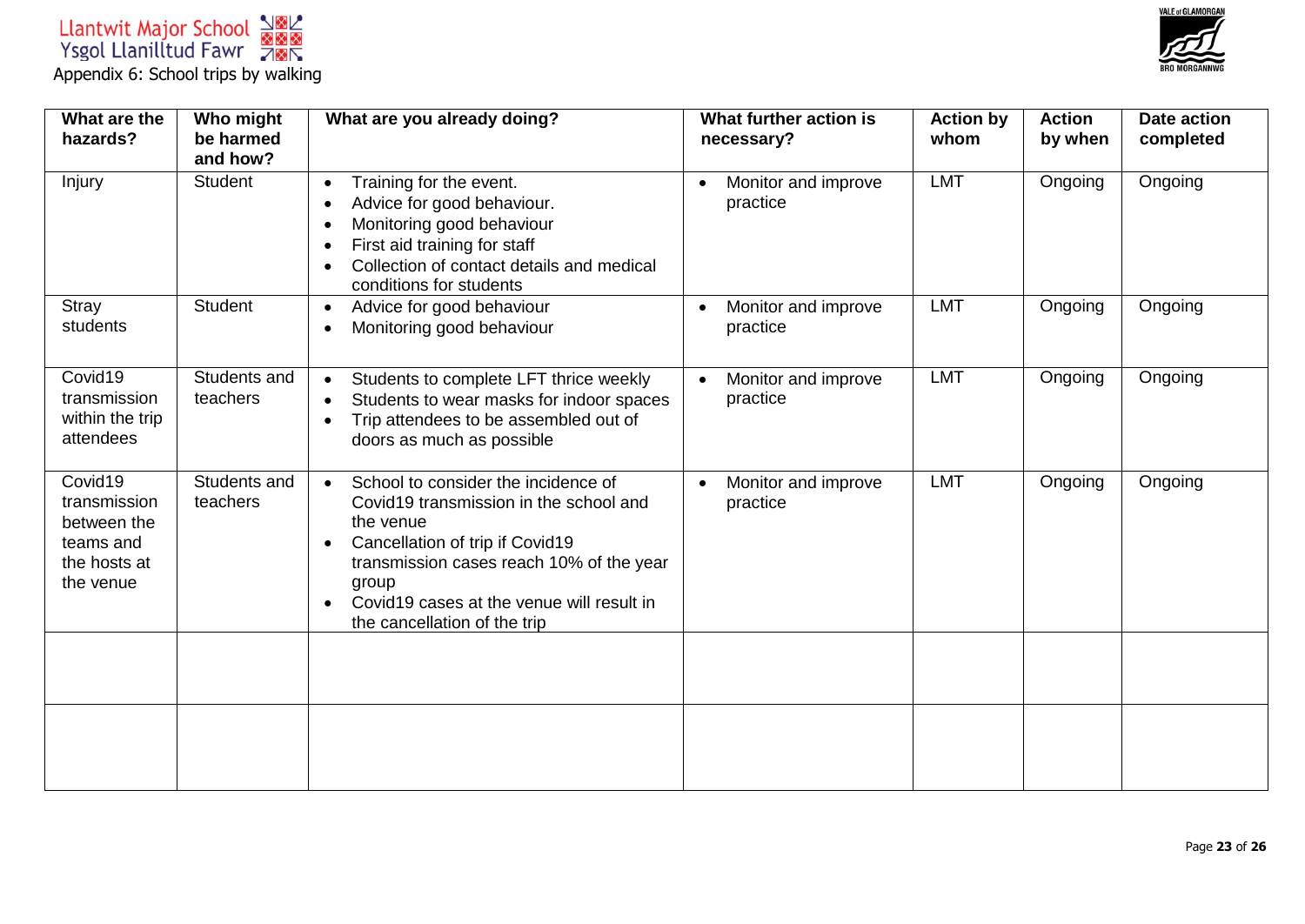



| What are the<br>hazards?                                                         | Who might<br>be harmed   | What are you already doing?                                                                                                                                                      | What further action is<br>necessary?         | <b>Action by</b><br>whom | <b>Action by</b><br>when | <b>Date action</b><br>completed |
|----------------------------------------------------------------------------------|--------------------------|----------------------------------------------------------------------------------------------------------------------------------------------------------------------------------|----------------------------------------------|--------------------------|--------------------------|---------------------------------|
|                                                                                  | and how?                 |                                                                                                                                                                                  |                                              |                          |                          |                                 |
| Injury                                                                           |                          | Training for the mentors and mentees.<br>$\bullet$<br>Advice for good behaviour.<br>$\bullet$<br>Monitoring good behaviour<br>$\bullet$                                          | Monitor and improve<br>$\bullet$<br>practice | <b>LMT</b>               | Ongoing                  | Ongoing                         |
| Stray<br>students                                                                | <b>Student</b>           | Advice for good behaviour.<br>$\bullet$<br>Monitoring good behaviour<br>$\bullet$                                                                                                | Monitor and improve<br>$\bullet$<br>practice | <b>LMT</b>               | Ongoing                  | Ongoing                         |
| Covid19<br>transmission<br>between<br>students                                   | Students and<br>teachers | Students to complete LFT thrice weekly<br>$\bullet$<br>Mentors to wear masks for indoor spaces<br>$\bullet$<br>Mentor and mentee to distance as much<br>$\bullet$<br>as possible | Monitor and improve<br>practice              | <b>LMT</b>               | Ongoing                  | Ongoing                         |
| Covid19<br>transmission<br>between the<br>teams and<br>the hosts at<br>the venue | Students and<br>teachers | School to consider the incidence of<br>$\bullet$<br>Covid19 transmission<br>Cancellation of mentoring if Covid19<br>$\bullet$<br>cases reach 10% of the year group               | Monitor and improve<br>$\bullet$<br>practice | <b>LMT</b>               | Ongoing                  | Ongoing                         |
|                                                                                  |                          |                                                                                                                                                                                  |                                              |                          |                          |                                 |
|                                                                                  |                          |                                                                                                                                                                                  |                                              |                          |                          |                                 |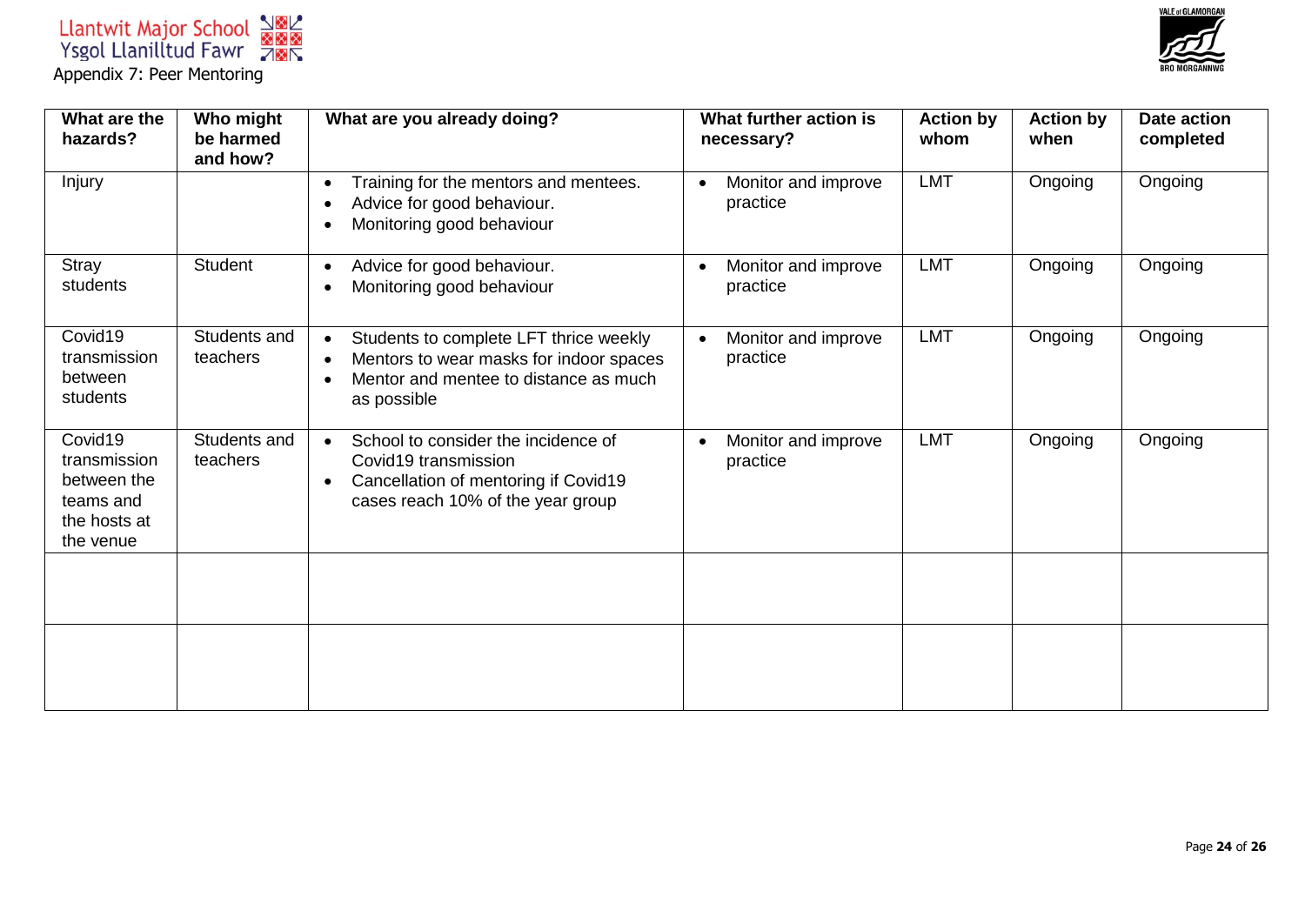



| What are the<br>hazards?                                   | Who might<br>be harmed<br>and how?             | What are you already doing?                                                                                            | What further action<br>is necessary? | <b>Action by</b><br>whom | <b>Action by</b><br>when | <b>Date action</b><br>completed |
|------------------------------------------------------------|------------------------------------------------|------------------------------------------------------------------------------------------------------------------------|--------------------------------------|--------------------------|--------------------------|---------------------------------|
| Transmission<br>of Covid19 to<br>a member of<br>the party. | Students and<br>staff involved<br>in the event | LFD test before event and only attend if<br>negative result.<br>Follow good hand and respiratory hygiene.              |                                      | Staff and<br>students    |                          |                                 |
| Danger from<br>members of<br>the party                     | Students and<br>staff involved<br>in the event | LFD test before event and only attend if<br>negative result.                                                           |                                      |                          |                          |                                 |
| Travel                                                     | Students and<br>staff involved<br>in the event | Wear masks, sanitise and follow the seating<br>plan.                                                                   |                                      |                          |                          |                                 |
| Danger from<br>member of<br>the public                     | Students and<br>staff involved<br>in the event | Distance from members of the public and<br>wear masks. Clean hands thoroughly<br>following interactions with property. |                                      |                          |                          |                                 |
| Danger from<br>the<br>environment                          | Students and<br>staff involved<br>in the event | Wear masks, limit time in doors and use<br>outdoor spaces. Wash hands and or sanitise<br>regularly.                    |                                      |                          |                          |                                 |
|                                                            |                                                |                                                                                                                        |                                      |                          |                          |                                 |